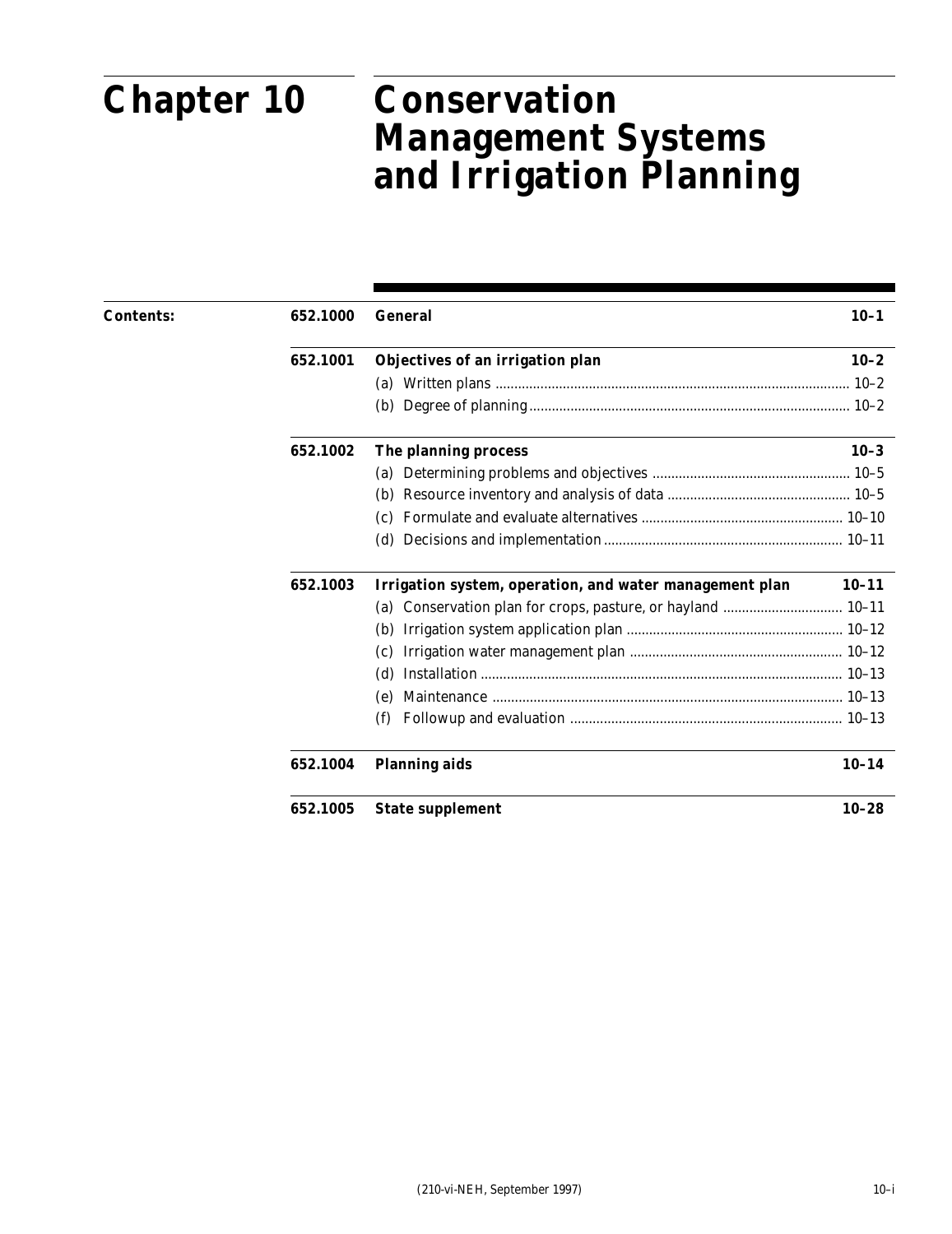Part 652 Irrigation Guide

|  | <b>Figure Figure 10-1</b> Irrigation planning process | 10–4 |
|--|-------------------------------------------------------|------|
|  |                                                       |      |

| Exhibits | <b>Exhibit 10-1</b> Environmental effects for resource management plan                                | $10 - 8$  |
|----------|-------------------------------------------------------------------------------------------------------|-----------|
|          | <b>Exhibit 10-2</b> Irrigation system inventory worksheet                                             | $10 - 15$ |
|          | <b>Exhibit 10-3</b> Irrigation planning worksheet                                                     | $10 - 21$ |
|          | <b>Exhibit 10-4</b> Irrigation plan map                                                               | $10 - 23$ |
|          | <b>Exhibit 10-5</b> Irrigation water management plan for sprinkler<br>irrigation system               | $10 - 24$ |
|          | <b>Exhibit 10-6</b> Guide for estimating soil moisture conditions using<br>feel and appearance method | $10 - 27$ |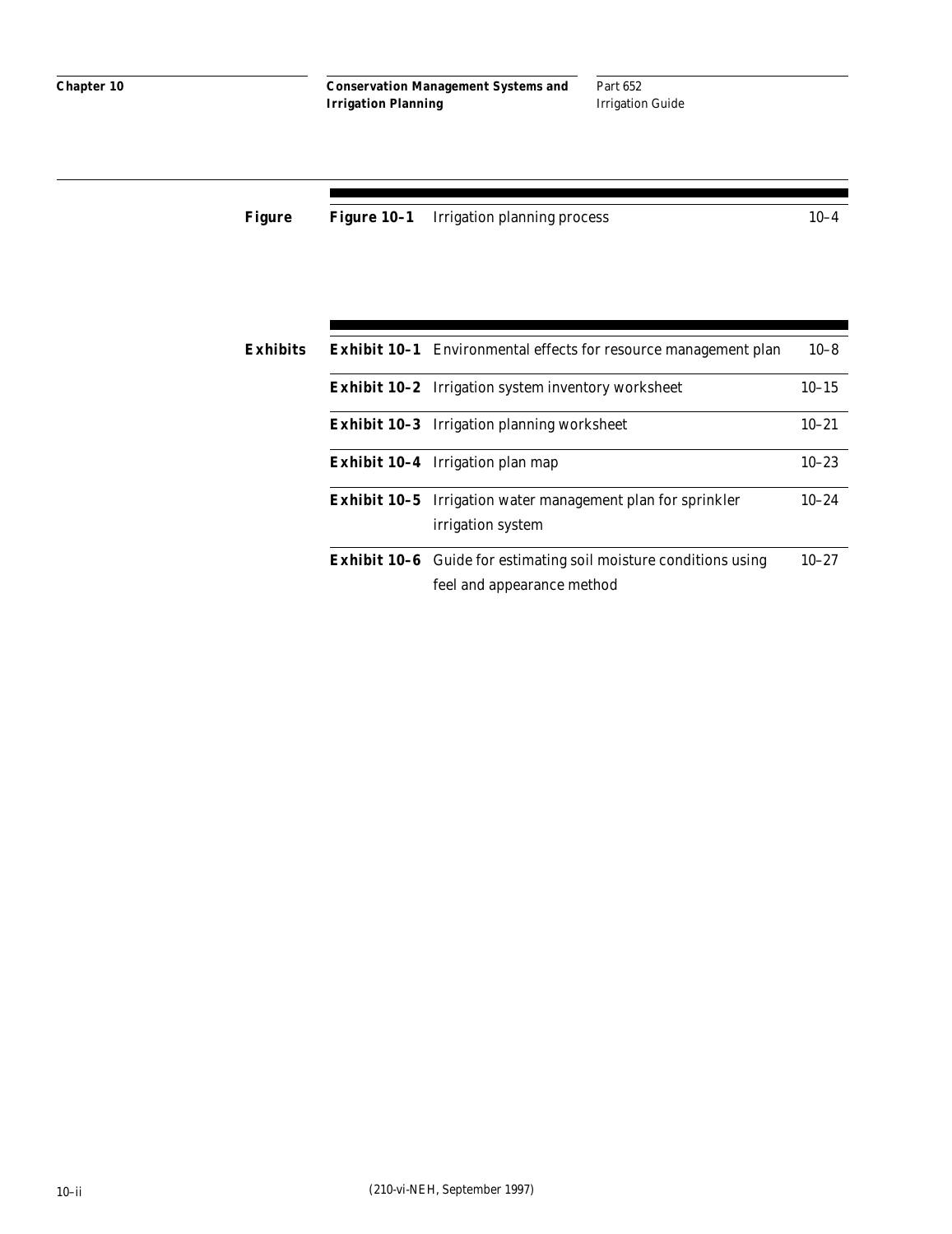# **Chapter 10**

#### Part 652  $5^{\circ}$ Conservation Mar **Chapter 10 Conservation Management Systems and Irrigation Planning**

# **652.1000 General**

The material in chapter 10 is intended to help the consultant assist users of irrigated land plan conservation management systems that maintain productivity of the soil, water, air, plant, and animal (SWAPA) resource base as well as take into account human considerations (social, economic, and cultural). Conservation management systems consider the total farm or ranch environment, including the watershed, airshed, and environment in which it exists. Conservation management can involve one or more resource management systems. Irrigation system planning must consider the potential interactive effect on SWAPA resources plus how an action may affect the onsite and offsite human environment. **An irrigation system plan is a component of an overall farm conservation plan.** Irrigation system planning includes:

- Sustaining or improving soil condition (includes productivity)
- Maintaining or improving surface and ground water quality and quantity
- Wise use of limited water supplies
- Providing a condition healthful for growing plants without degrading other resources
- Consideration of domestic animals and wildlife
- Impacts on soil erosion and deposition
- Consideration of human needs

Conservation irrigation planning requires the development of conservation management systems. An conservation management system is a combination of conservation practices that when installed and maintained will protect the SWAPA resource base. Included are meeting tolerable soil losses, maintaining acceptable water quality, conserving limited water supplies, providing equal or greater returns, and maintaining acceptable ecological and management levels for the selected use. Conservation management systems also include conservation practices that improve the quality of the environment and standard of living of those living on the land. To an irrigator this can mean reducing water and energy use, controlling erosion, improving crop yield, improving product quality, and maintaining productivity of the land.

The art and science of planning involve working closely with the irrigation decisionmaker to understand objectives and concerns and to identify resource problems. This requires a resource inventory to develop the foundation on which to base alternative conservation management systems. Alternatives must be presented to the user in such a way that details can be easily understood and informed decisions can be made. Implementation requires quality and detailed plans. Installation of an irrigation system and components should be completed according to these plans. Daily management, operation, and maintenance of the irrigation system must be included in the plan with costs and benefits identified.

Planning is a continuing process, not an end product in itself. Planning has value only if implemented. A cooperator's objectives change as do economic conditions. Follow-up assistance may be required to address these changes and to make adjustments in conservation resource management. Even with detailed planning and design, most irrigation related recommendations are estimates and must be adjusted under actual field conditions. The management plan must take these factors into account.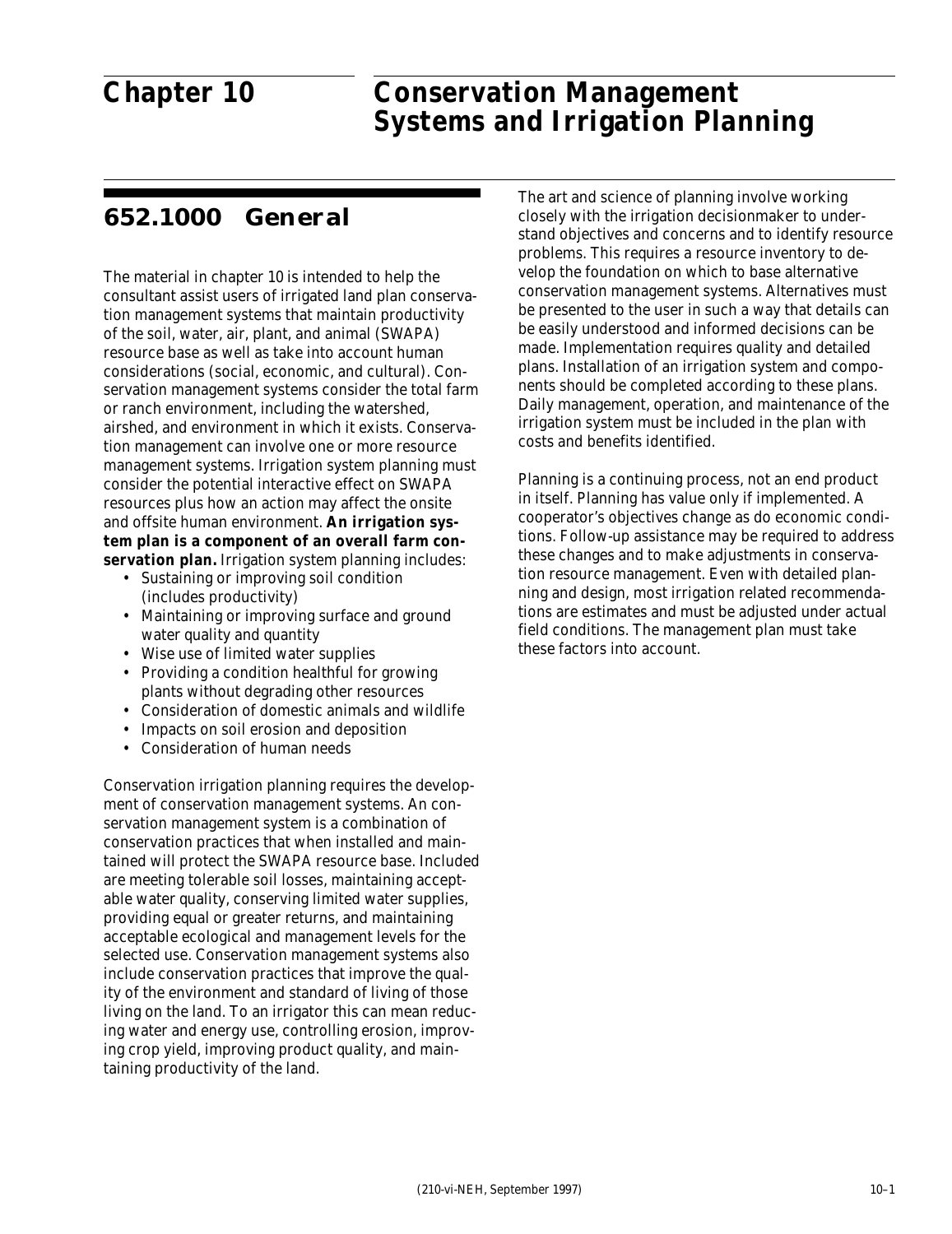Part 652 Irrigation Guide

# **652.1001 Objectives of an irrigation plan**

The irrigation plan helps implement the irrigation component of an overall farm conservation resource management. The plan is the result of a joint effort between the consultant, owner, operator, and the irrigation decisionmaker in which technical knowledge and experience are pooled. An irrigation plan follows the nine steps of planning (NRCS National Planning Procedures Handbook) and encompasses all aspects of planning on irrigated land. The plan includes determining the water user's objectives and problems, SWAPA resource inventories, alternative analysis, and decisionmaking. Irrigation system operation and maintenance plans are a part of irrigation system planning. Coordination with cropping system plans, irrigation system plans, drainage plans, irrigation water management plans, and follow-up plans is essential.

# **(a) Written plans**

Written documentation is essential for use by the decisionmaker. Documentation of the irrigation plan should be used in decisionmaking processes and as a guide to carry out the plan. Irrigation plan documentation may be presented as one document or, more likely, as several documents over a period of time depending on the stage of planning.

Written documentation should be thoroughly discussed with and understood by the decisionmaker. The type and amount of information that must be presented and when the information is needed have a bearing on the form of written documentation. The minimum content of the plan is up to the professional judgment of the persons (consultant and decisionmaker) preparing the plan. The desires of the decisionmaker should always be reflected. As a minimum, the plan should identify irrigation scheduling methods and the chosen method, the irrigation system to be used, and an operation and maintenance plan.

The individual(s) preparing the plan must decide the amount of detail that planning should involve and the

content of written plan documents. Information given to the decisionmaker must be clearly understood, usable, and not cluttered with unneeded material.

# **(b) Degree of planning**

Irrigation planning can be complex, involving environmental assessments and impacts, agronomy, soil, animal husbandry, engineering, economics, ecology, and farm and ranch management. On the other hand, it can be direct, addressing only one concern and its effect on the environment. Plan preparation and content should be based on the irrigation decisionmaker's needs and identified resource concerns.

An conservation planning process considers the farm, ranch, or community as a whole even if the decisionmaker is interested in only one field or practice. This can ensure that delivery system components of pipelines and ditches are an adequate size and elevation to service all the unit. Should operators choose not to size a pipeline or ditch for the expanded system, they should understand the pipeline or ditch may need to be enlarged or supplemented when the current irrigation system is expanded. The conservation planning process also helps assure the irrigation operation fits into the rest of the farm or ranch operation. The total farm water supply (rate, volume, and availability) should be inventoried to help assure proper irrigation in the selected area.

Implementation of the irrigation plan may begin with one field, one ditch, or one pipeline and may continue for several years. Revisions may be needed because of the constantly changing farm economy and changing client objectives.

Clients may have strong feelings about certain irrigation methods or systems. Even so, they deserve information on the best available systems and management techniques that will meet both their needs and those of the site. Pros and cons, including labor and economic considerations, of the best fit systems need to be provided. The decisionmaker can then make an informed choice from alternatives presented.

Often the irrigation water user wants technical help, cost share, or both, on a single practice. A planner's skill is reflected in how well the opportunity is used to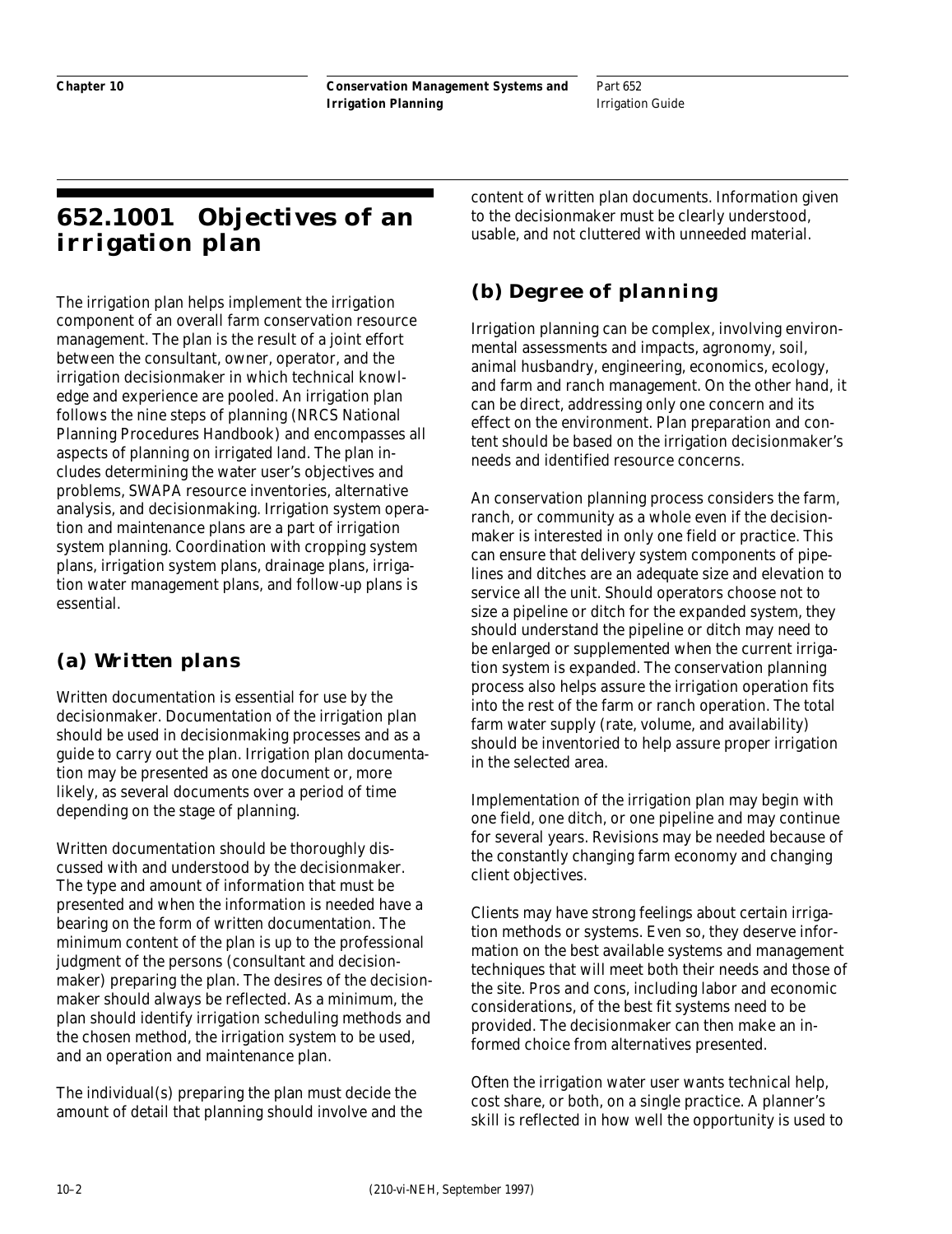Part 652 Irrigation Guide

promote conservation of primary soil and water resources, and how well NRCS consultants work with the water user to plan a sound conservation management system for irrigated land.

# **652.1002 The planning process**

The planning process involves nine basic steps in the development of a total conservation management system. They involve:

- Irrigation system and components
- Soils, crops, and tillage management
- Irrigation system operation and maintenance
- Water management

Planning process steps are:

**Step 1 Identify the problem including resources of concern—**Water source, quality, and quantity; soil erosion; labor; energy.

**Step 2 Determine objectives—**Water user's desires and needs, community resources of concern, and other such information.

**Step 3 Inventory the resources—**Soils, water, air, plant, and animal resources, including drainage, salinity, existing irrigation system, and labor available.

**Step 4 Analyze resource data—**Consider the effect each resource has on the others.

**Step 5 Formulate alternatives—**Irrigation method, system, components. Include irrigation scheduling methods appropriate for the user.

**Step 6 Evaluate alternatives—**Consider potential environmental impacts, costs, and on-farm labor and skill availability.

**Step 7 Water user decision—**Which irrigation method, system, and components to use; and, overall water management desires.

#### **Step 8 Water user implements irrigation plan**.

**Step 9 Followup—**Evaluating results of plan implementation, onsite and offsite. Revise plan as needed.

See NRCS National Planning Procedures Handbook (NPPH) for more detailed information on the NRCS planning process. A flowchart illustrating this process is displayed in figure 10–1.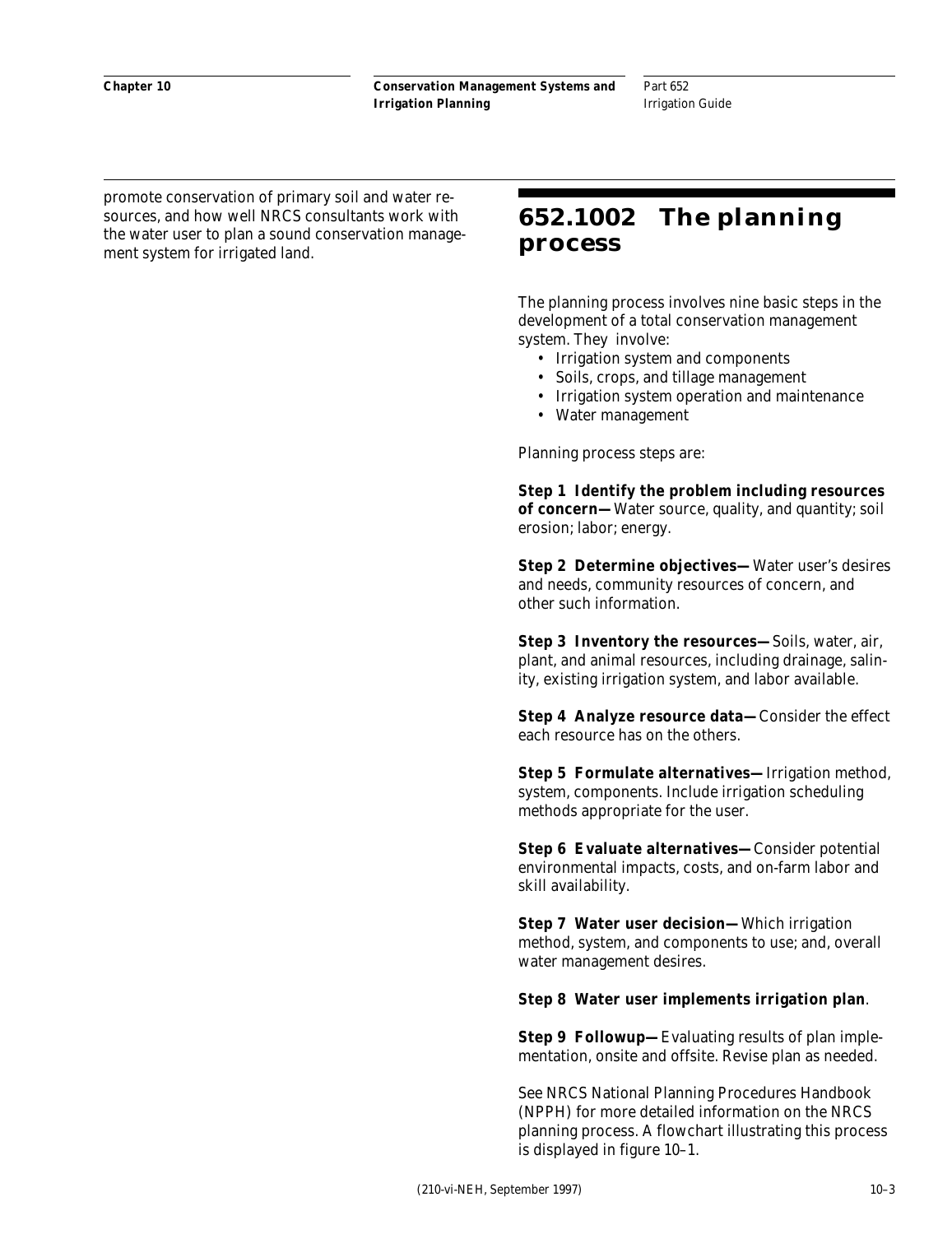#### **Figure 10–1** Irrigation planning process

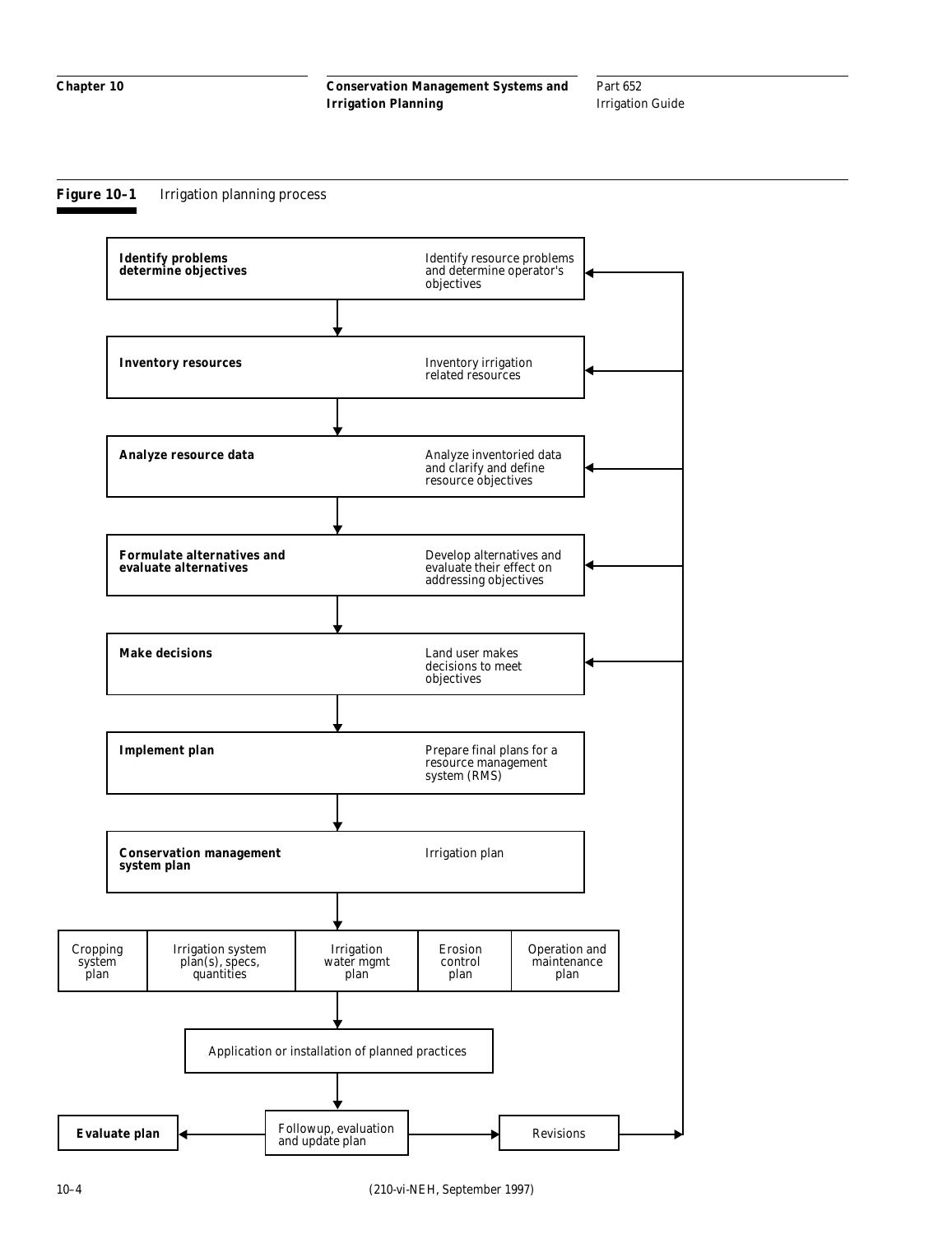### **(a) Determining problems and objectives**

One of the most important steps in the planning process is to determine the water user's objectives and concerns. One of the best ways to do this is to walk the fields to be planned with the user. Look around, look at the next field, dig or auger some holes, use a probe, check root development of previous crops, talk about what you see, and **listen**. Expand the inquiry beyond the boundary of the original request for assistance. If the request was for a specific practice or irrigation system component, what thought was given to how the practice fits into overall resource conservation operations?

Ask the water user what the objectives, concerns, and problems are. (Problems may be real or perceived.) Consider how individual actions within one resource impact other resources, both onsite and offsite. Identify planning objectives for each resource of concern. Encourage the user to make these objectives a part of the irrigation plan. Objectives can include:

- Protecting the soil from excessive erosion
- Maintaining or improving community water quality
- Reducing dependency upon selected farm chemicals
- Sustaining productivity of soil to grow plants
- Conserving water where supply is limited, and wise use of water where supply is not limited
- Promoting fish and wildlife habitat
- Reducing energy use
- Identify the true decisionmaker involved in dayto-day (and perhaps hourly) decisions concerning operation of the irrigation system. The decisionmaker can be the owner, operator, or the irrigator. Typically all three (even if one person fills all three roles) are involved and should be a part of the planning process.

### **(b) Resource inventory and analysis of data**

The soil, water, air, plant, and animal resource inventory is an information collection process. It provides information needed to prepare the irrigation plan. The first phase, the resource inventory, is performed during the field visit as part of the previous step. Then data must be analyzed. Some of the more important

resource data required for planning are soils, crops, topography, water supply, existing physical features, existing irrigation systems, water table presence, existing drainage systems, environmental factors, present farm operation, skill and labor available, operators desires and concerns, and energy resources.

#### **(1) Soils**

The soil survey, where available, is a prime source for soils information. The survey gives a good indication of what can be expected in a specific field; however, it generally is not in great enough detail to provide all information needed for detailed planning and design on irrigated cropland, hayland, or pasture land. Additional field investigation is generally necessary to identify actual surface soil texture(s) and plant root zone volume.

On alluvial fans the action of flowing water has resulted in many soil inclusions and variations within fields. Observation of crops and soil color sometimes gives a clue as to soil differences. The irrigator may be able to identify some of the soil problems. With use of a hand auger, and a little experience, planners can gain enough information about soils based on their own field investigations to do an adequate job of planning.

Never assume a plant root zone depth. Excavate a 12 to 18-inch-deep pit or use a soil auger to observe (and measure) onsite root development patterns and depths.

Nearly all soils are affected by field equipment caused compaction. Compaction, especially tillage pans, can limit plant root development and water measurement. Overirrigation can also limit root development patterns. An otherwise deep soil responds as a shallow soil if root zone volumes are limited by cultural practices on that field. Onsite cultural practices often limit root development to the soil volume above a tillage pan.

Critical data, such as available water capacity and intake rates, may require taking tests on soils in specific fields. These parameters vary even within the same soil series. Judgment must be used by the planner in determining how reliable existing data are and if additional detail surveying and testing are needed. Other basic considerations include crop rooting depths, soil salinity and sodicity, soil acidity, presence of a water table, drainage problems, erosion and sedimentation problems, and soil condition.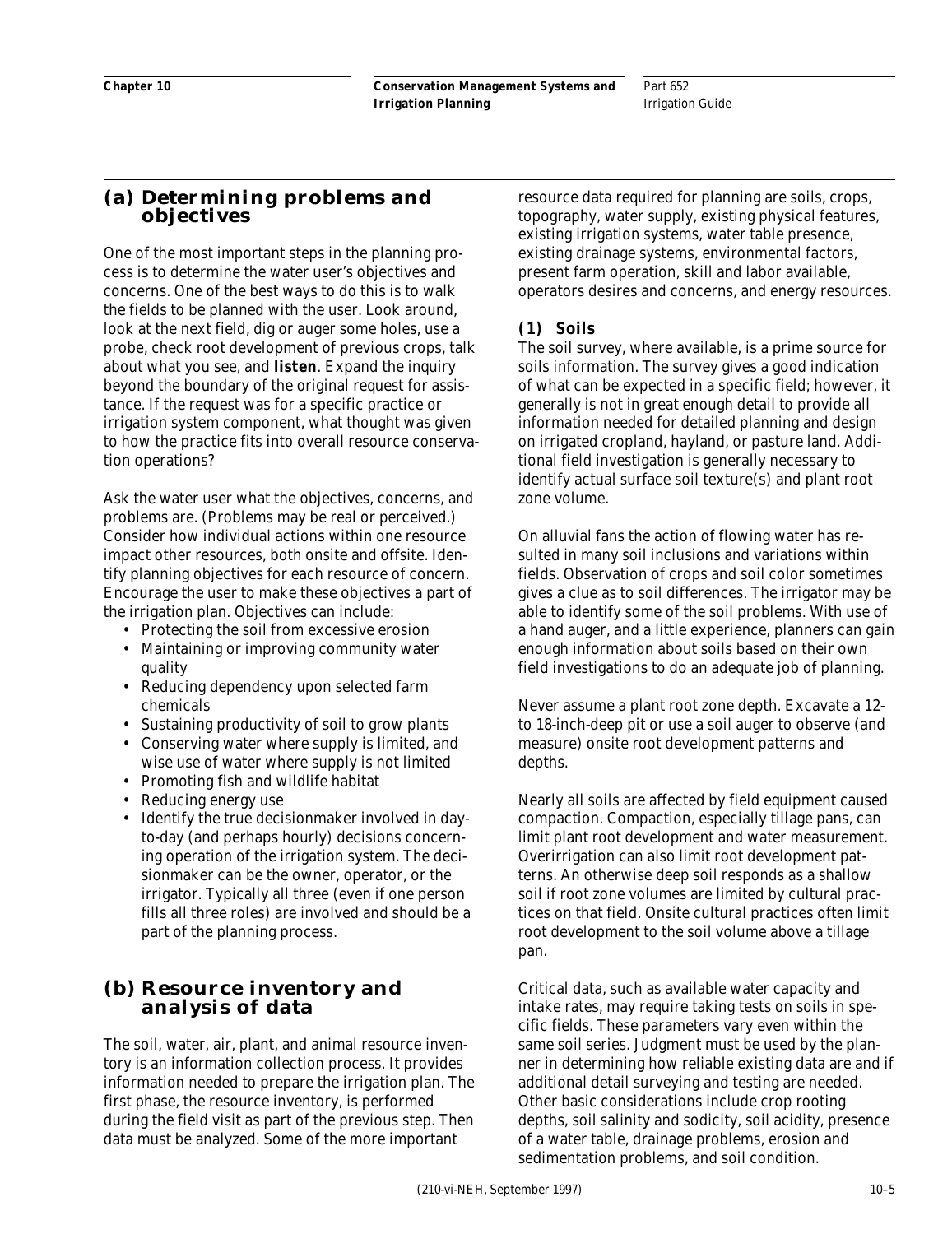Part 652 Irrigation Guide

### **(2) Crops**

Crops most likely to be grown should be identified and peak crop evapotranspiration (ETc) by these crops determined. Net irrigation requirement and frequency of irrigation need to be determined based on soils and crops grown and the amount of risk the owner wishes to assume. Determine what crop yields and product quality have been typical in the past. Find out from the water user what cultural practices have been used. They may include cultivation sequence, equipment used, width of equipment (cultivators, haying equipment), crop varieties, fertilizer usage and time of application, crop rotations, and planting and harvest dates. Discuss crops and cultural practices that might be used in a planned cropping system.

#### **(3) Topography**

Determine high and low points in each field and the direction of irrigation for surface irrigation and surface drainage. Simple bench level surveys may be required to obtain spot elevations. A detailed topographic or grid survey is expedient for selecting alternatives for detailed planning and design of specific irrigation systems and determining if intensive land leveling or reorganization is needed. A detailed topographic map is often necessary for planning and designing micro and low pressure sprinkler irrigation systems. Small changes in elevation can have large effects on irrigation uniformity when using low pressure irrigation systems.

### **(4) Water supply**

Determine flow rate (when available), source location, and elevation of water supply. Water quality, including chemical content, sediment, and debris loads also need to be determined. Quality of runoff water from upstream irrigators can determine its suitability for use on certain crops. Runoff water may contain certain pesticides and their metabolites, nutrients (i.e., phosphorous) and sediment.

Tailwater recovery and reuse should be a consideration where allowed by local water regulations. It may be necessary to obtain laboratory tests for chemical content and to measure water supply flow rates.

If an irrigation company or district is involved, determine their delivery schedule. Amount of lift (depth to water table with drawdown) and costs while pumping are factors when using wells. Water costs and pumping costs can be major factors in any cost-benefit analysis.

### **(5) Existing physical features**

Determine access to all parts of the irrigated area and location of access roads, aboveground utilities, buried utilities, and other physical features. Depth to buried utilities may control excavation location and depths. Aboveground utilities may limit the use and layout of sprinkler systems (pivot and linear move systems, side-roll wheel lines, traveling gun types). Use aerial photographs and maps as plan base maps and add sketches or overlays.

### **(6) Existing irrigation systems**

An analysis of the existing irrigation method and system, including management, helps to determine if the present system is appropriate for the resources involved. Improving management using the existing system is always the first component of improved water application. Too often the perception exists that to improve water application a new or different irrigation system must be installed. Installing a new irrigation system to improve water application efficiency is not only costly, but often unnecessary. Water application efficiency improvements are usually limited to 5 to 10 percent increase over using proper water management with the existing system. Using proper water management with the existing system often results in increasing water application efficiency more than 30 percent.

After a thorough analysis of water management practices used, make an inventory of the existing system. Gather data on equipment brands, models, and capacities. Perform a simple irrigation system analysis or a detailed system analysis if needed. The water user may have some strong feelings about certain irrigation methods and systems. Users deserve information on the best available method and systems that meet their needs and are most suitable for the site. Pros and cons, including labor requirement and costs of a best fit system, need to be provided.

#### **(7) Water table presence**

Determine availability, depth, duration, type of buried conduit system (where it exists), water quality, and if the water table can provide either part or all the crop water needs.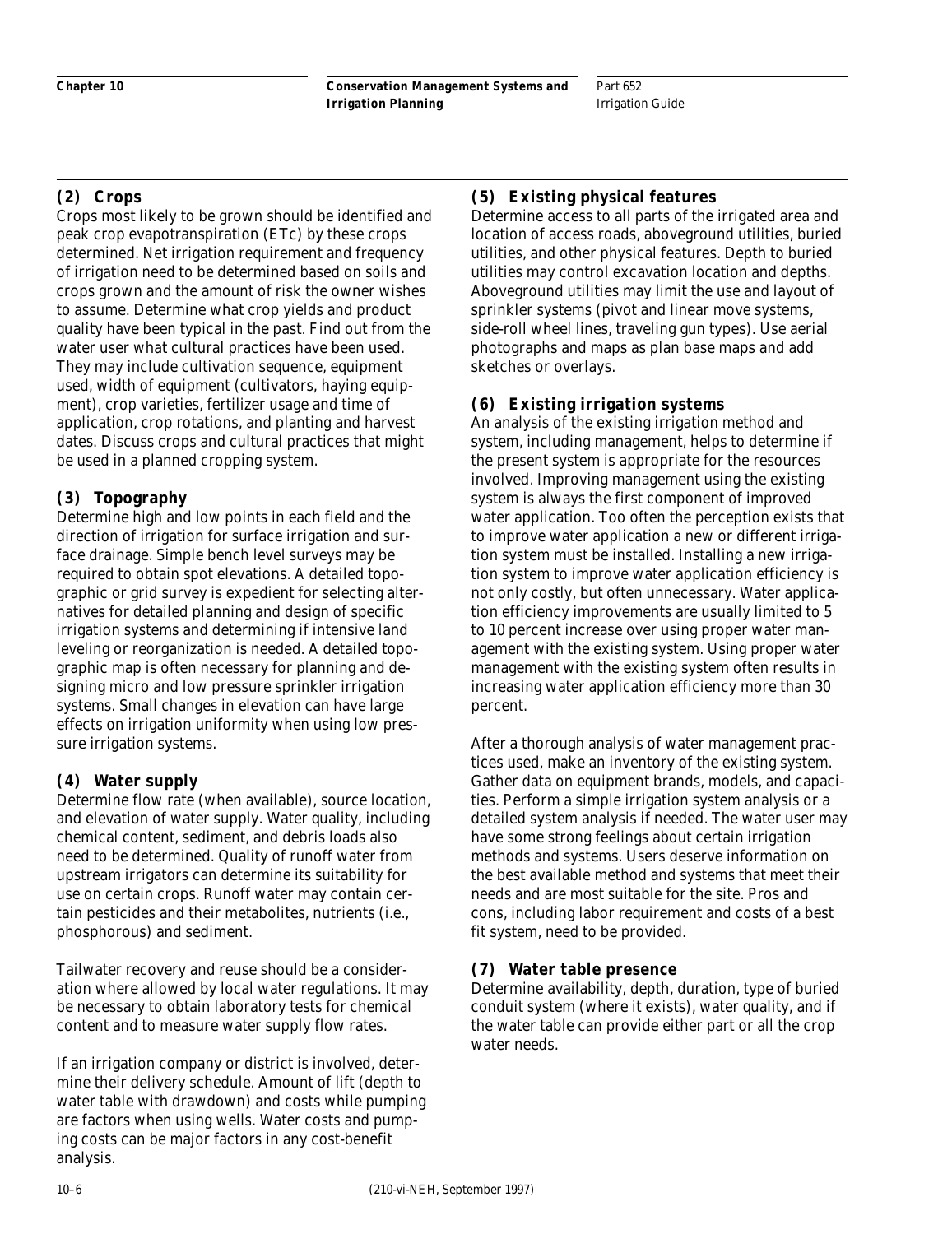#### **(8) Existing drainage systems**

Analyze existing surface and subsurface drainage facilities. Include condition of existing ditches and underground drains, sources of water, and problems created by poor drainage. Determine if poor drainage is the result of mismanagement or natural causes. Overirrigation is by far the greatest water management problem where water supplies are adequate.

#### **(9) Environmental factors**

Among many resources, wetland areas within the planning area must be identified and assessed. Possible water pollution sources need to be identified, and floodplain hazard needs to be evaluated. This inventory process and environmental effects can be facilitated by use of exhibit 10–1, environmental effects for resource management plan (Exhibit 5, Part 600.7, NRCS National Planning Procedures Handbook).

#### **(10)Present farm operation**

Find out about the overall mix of farm enterprises and how the irrigated crops fit into the total farm management system. Determine the amount and skill of labor available. As irrigation systems become more automated and computerized, higher level of operation and management skills are necessary. Observe the level of present farm management. It is unlikely a less than adequate manager will suddenly assume high management skills and desires.

#### **(11)Operator's desires and concerns**

Determine operator's objectives, desires, and concerns. Ask the water user about desires and concerns, and **listen** to the answers. Are desires based on fact, perception, or what the neighbor has?

#### **(12)Energy resources**

Determine the availability and unit costs of electrical power. This should include power company policies concerning new installations, standby charges, demand charges, and minimum charges. Diesel, natural gas, or gasoline engines for powering pumps can be more cost effective especially where most or part of the seasonal crop water requirements is met by precipitation. Estimate efficiency of the existing power equipment. Consider the need for total pumping plant evaluations. Investigate the potential for gravity flow systems.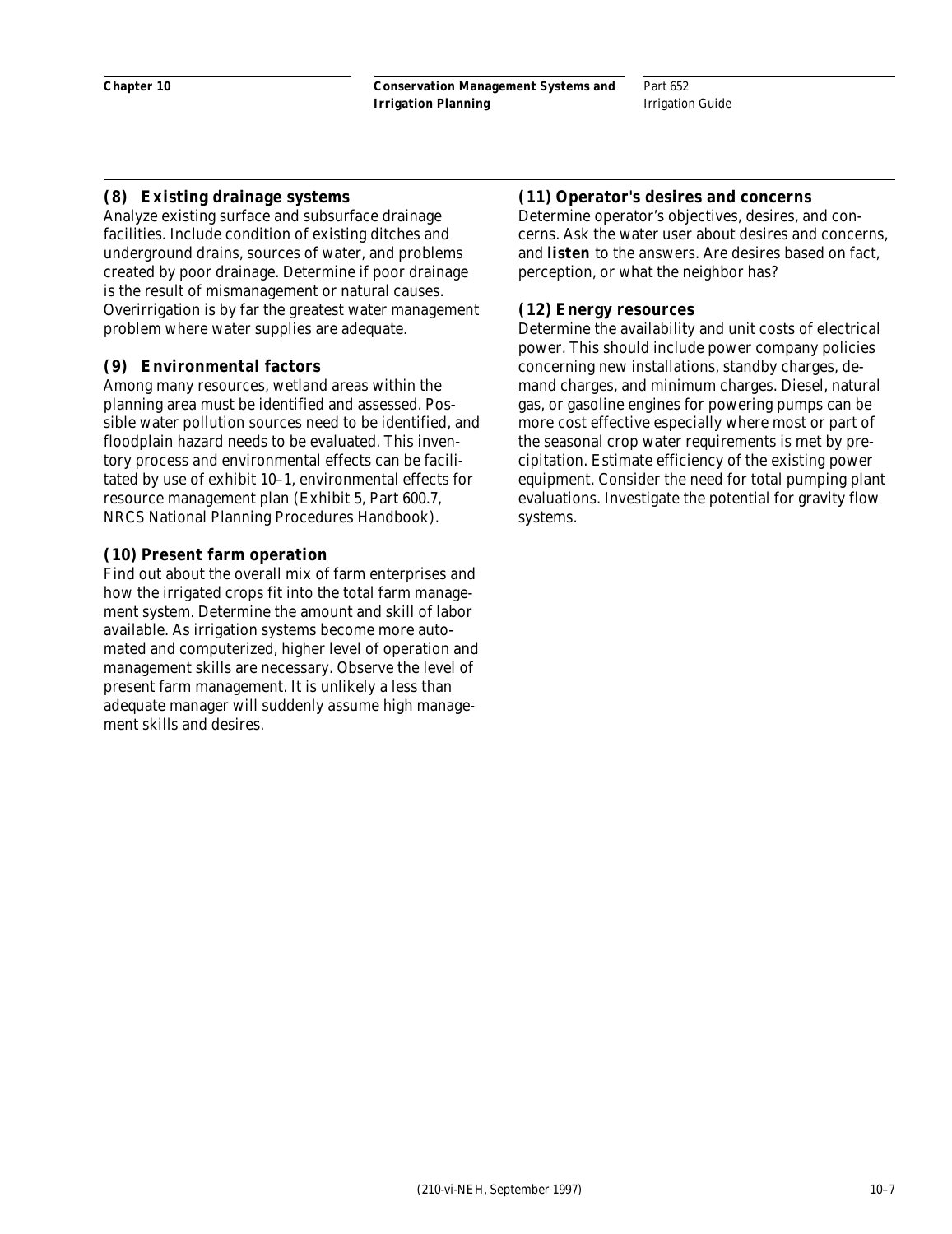**Exhibit 10-1** Environmental effects for resource management plan  $\frac{1}{2}$ 

| <b>U.S. Department of Agriculture</b><br><b>Natural Resources Conservation Service</b> |       |                                              |                                                                                                                                                                                                                                                                                                                            |                  |         |     | Page 1 of 2      |
|----------------------------------------------------------------------------------------|-------|----------------------------------------------|----------------------------------------------------------------------------------------------------------------------------------------------------------------------------------------------------------------------------------------------------------------------------------------------------------------------------|------------------|---------|-----|------------------|
|                                                                                        |       |                                              | <b>Environmental Effects Worksheet for Resource Management Plans</b>                                                                                                                                                                                                                                                       |                  |         |     |                  |
|                                                                                        |       |                                              |                                                                                                                                                                                                                                                                                                                            |                  |         |     |                  |
|                                                                                        |       |                                              |                                                                                                                                                                                                                                                                                                                            |                  |         |     |                  |
| <b>Purpose:</b>                                                                        |       |                                              | This form summarizes effects of the practices/systems. It also provides summary documentation for<br>environmental evaluation of the planned actions.                                                                                                                                                                      |                  |         |     |                  |
|                                                                                        |       | Effects are to be quantified where possible. | Instructions: Complete the evaluation of each conservation management system (CMS). Short term refers to<br>installation period and; long-term refers to the effects during the life span of the practice or systems.<br>Effect codes: += beneficial; - = adverse; 0= none. For Quality criteria columns, check yes or no. |                  |         |     |                  |
|                                                                                        |       | Effects                                      |                                                                                                                                                                                                                                                                                                                            | Meets Q criteria |         |     |                  |
| Resource                                                                               |       |                                              | <b>Effects</b>                                                                                                                                                                                                                                                                                                             | Benchmark        | Planned |     | Quality criteria |
| considerations*                                                                        | Short | Long                                         | notes                                                                                                                                                                                                                                                                                                                      | Nol Yes          | No      | Yes | notes            |
| Soil                                                                                   |       |                                              |                                                                                                                                                                                                                                                                                                                            |                  |         |     |                  |
| Erosion                                                                                |       |                                              |                                                                                                                                                                                                                                                                                                                            |                  |         |     |                  |
| Condition                                                                              |       |                                              |                                                                                                                                                                                                                                                                                                                            |                  |         |     |                  |
| Deposition                                                                             |       |                                              |                                                                                                                                                                                                                                                                                                                            |                  |         |     |                  |
| Water                                                                                  |       |                                              |                                                                                                                                                                                                                                                                                                                            |                  |         |     |                  |
| Quantity                                                                               |       |                                              |                                                                                                                                                                                                                                                                                                                            |                  |         |     |                  |
| Quality                                                                                |       |                                              |                                                                                                                                                                                                                                                                                                                            |                  |         |     |                  |
| Air                                                                                    |       |                                              |                                                                                                                                                                                                                                                                                                                            |                  |         |     |                  |
| Quality                                                                                |       |                                              |                                                                                                                                                                                                                                                                                                                            |                  |         |     |                  |
| Condition                                                                              |       |                                              |                                                                                                                                                                                                                                                                                                                            |                  |         |     |                  |
| <b>Plant</b>                                                                           |       |                                              |                                                                                                                                                                                                                                                                                                                            |                  |         |     |                  |
| Suitability                                                                            |       |                                              |                                                                                                                                                                                                                                                                                                                            |                  |         |     |                  |
| Condition                                                                              |       |                                              |                                                                                                                                                                                                                                                                                                                            |                  |         |     |                  |
| Management                                                                             |       |                                              |                                                                                                                                                                                                                                                                                                                            |                  |         |     |                  |
| Animal                                                                                 |       |                                              |                                                                                                                                                                                                                                                                                                                            |                  |         |     |                  |
| Habitat (domestic)                                                                     |       |                                              |                                                                                                                                                                                                                                                                                                                            |                  |         |     |                  |
| Habitat (wildlife)                                                                     |       |                                              |                                                                                                                                                                                                                                                                                                                            |                  |         |     |                  |
| Management                                                                             |       |                                              |                                                                                                                                                                                                                                                                                                                            |                  |         |     |                  |

\* May be amplified, if appropriate, by subcategories such as sheet erosion, wind erosion, gully erosion.

See continuation on reverse page.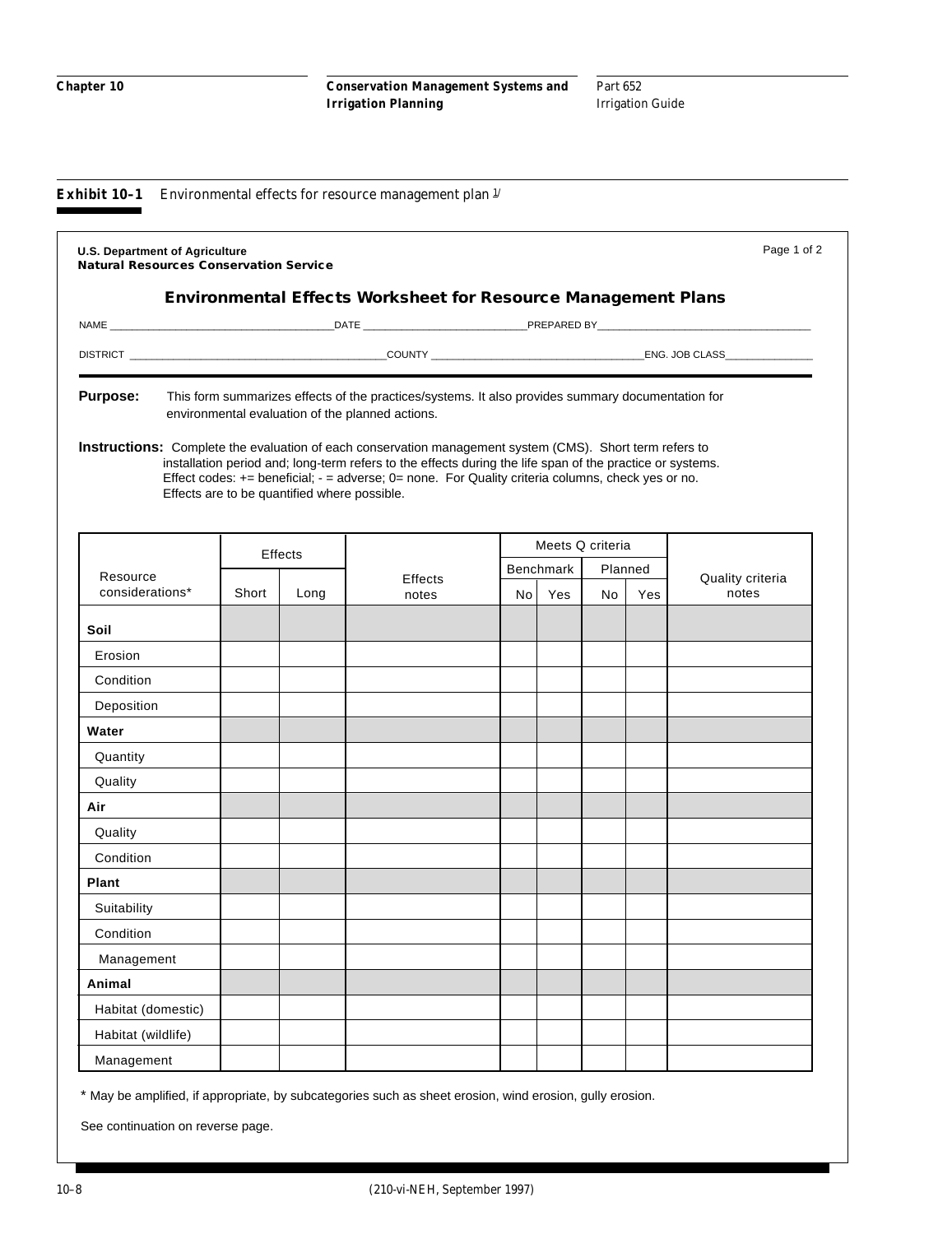#### **Exhibit 10–1** Environmental effects for resource management plan—Continued

| Human<br>considerations                                                                                                                                                                                                                                                                                                                                                                                                                                                                                                                                                                                                                                                                                                                              | No | Yes     |         |           |        | Instructions: An explanation of the specific effects should be noted for<br>each category necessary or important to decision making. |                   |                          |
|------------------------------------------------------------------------------------------------------------------------------------------------------------------------------------------------------------------------------------------------------------------------------------------------------------------------------------------------------------------------------------------------------------------------------------------------------------------------------------------------------------------------------------------------------------------------------------------------------------------------------------------------------------------------------------------------------------------------------------------------------|----|---------|---------|-----------|--------|--------------------------------------------------------------------------------------------------------------------------------------|-------------------|--------------------------|
| <b>Economics</b>                                                                                                                                                                                                                                                                                                                                                                                                                                                                                                                                                                                                                                                                                                                                     |    |         | Notes:  |           |        |                                                                                                                                      |                   |                          |
| Cost effectiveness                                                                                                                                                                                                                                                                                                                                                                                                                                                                                                                                                                                                                                                                                                                                   |    |         |         |           |        |                                                                                                                                      |                   |                          |
| Financial condition                                                                                                                                                                                                                                                                                                                                                                                                                                                                                                                                                                                                                                                                                                                                  |    |         |         |           |        |                                                                                                                                      |                   |                          |
| Markets available                                                                                                                                                                                                                                                                                                                                                                                                                                                                                                                                                                                                                                                                                                                                    |    |         |         |           |        |                                                                                                                                      |                   |                          |
| Client input (mgt., labor)                                                                                                                                                                                                                                                                                                                                                                                                                                                                                                                                                                                                                                                                                                                           |    |         |         |           |        |                                                                                                                                      |                   |                          |
| Base acreage maintained                                                                                                                                                                                                                                                                                                                                                                                                                                                                                                                                                                                                                                                                                                                              |    |         |         |           |        |                                                                                                                                      |                   |                          |
| Sustainability                                                                                                                                                                                                                                                                                                                                                                                                                                                                                                                                                                                                                                                                                                                                       |    |         |         |           |        |                                                                                                                                      |                   |                          |
| Social                                                                                                                                                                                                                                                                                                                                                                                                                                                                                                                                                                                                                                                                                                                                               |    |         | Notes:  |           |        |                                                                                                                                      |                   |                          |
| Public health and safety                                                                                                                                                                                                                                                                                                                                                                                                                                                                                                                                                                                                                                                                                                                             |    |         |         |           |        |                                                                                                                                      |                   |                          |
| Social values                                                                                                                                                                                                                                                                                                                                                                                                                                                                                                                                                                                                                                                                                                                                        |    |         |         |           |        |                                                                                                                                      |                   |                          |
| Client characteristics                                                                                                                                                                                                                                                                                                                                                                                                                                                                                                                                                                                                                                                                                                                               |    |         |         |           |        |                                                                                                                                      |                   |                          |
| Social risk-reasonable                                                                                                                                                                                                                                                                                                                                                                                                                                                                                                                                                                                                                                                                                                                               |    |         |         |           |        |                                                                                                                                      |                   |                          |
| Client tenure considered                                                                                                                                                                                                                                                                                                                                                                                                                                                                                                                                                                                                                                                                                                                             |    |         |         |           |        |                                                                                                                                      |                   |                          |
| damage cultural resources.) If "Yes," see below.<br>following NRCS GM 420-401.                                                                                                                                                                                                                                                                                                                                                                                                                                                                                                                                                                                                                                                                       |    |         |         |           |        |                                                                                                                                      | No<br>$\Box$<br>П | Yes<br>ப<br>$\mathbf{L}$ |
|                                                                                                                                                                                                                                                                                                                                                                                                                                                                                                                                                                                                                                                                                                                                                      |    | Present |         |           | Effect |                                                                                                                                      |                   |                          |
| Consideration                                                                                                                                                                                                                                                                                                                                                                                                                                                                                                                                                                                                                                                                                                                                        | No | Yes     | Unknown | <b>No</b> | Yes    | Unknown                                                                                                                              |                   |                          |
|                                                                                                                                                                                                                                                                                                                                                                                                                                                                                                                                                                                                                                                                                                                                                      |    |         |         |           |        |                                                                                                                                      |                   |                          |
|                                                                                                                                                                                                                                                                                                                                                                                                                                                                                                                                                                                                                                                                                                                                                      |    |         |         |           |        |                                                                                                                                      |                   |                          |
|                                                                                                                                                                                                                                                                                                                                                                                                                                                                                                                                                                                                                                                                                                                                                      |    |         |         |           |        |                                                                                                                                      |                   |                          |
|                                                                                                                                                                                                                                                                                                                                                                                                                                                                                                                                                                                                                                                                                                                                                      |    |         |         |           |        |                                                                                                                                      |                   |                          |
|                                                                                                                                                                                                                                                                                                                                                                                                                                                                                                                                                                                                                                                                                                                                                      |    |         |         |           |        |                                                                                                                                      |                   |                          |
|                                                                                                                                                                                                                                                                                                                                                                                                                                                                                                                                                                                                                                                                                                                                                      |    |         |         |           |        |                                                                                                                                      |                   |                          |
|                                                                                                                                                                                                                                                                                                                                                                                                                                                                                                                                                                                                                                                                                                                                                      |    |         |         |           |        |                                                                                                                                      |                   |                          |
|                                                                                                                                                                                                                                                                                                                                                                                                                                                                                                                                                                                                                                                                                                                                                      |    |         |         |           |        |                                                                                                                                      |                   |                          |
|                                                                                                                                                                                                                                                                                                                                                                                                                                                                                                                                                                                                                                                                                                                                                      |    |         |         |           |        |                                                                                                                                      |                   |                          |
|                                                                                                                                                                                                                                                                                                                                                                                                                                                                                                                                                                                                                                                                                                                                                      |    |         |         |           |        |                                                                                                                                      |                   |                          |
|                                                                                                                                                                                                                                                                                                                                                                                                                                                                                                                                                                                                                                                                                                                                                      |    |         |         |           |        |                                                                                                                                      |                   |                          |
|                                                                                                                                                                                                                                                                                                                                                                                                                                                                                                                                                                                                                                                                                                                                                      | No | Yes     | Met     |           |        |                                                                                                                                      |                   |                          |
| Cultural resources: (If response to the following questions is "No" implementation may proceed when documentation is complete.)<br>1. Do the planned alternatives include undertakings defined by NRCS GM 420-401? (Practices that may<br>2. Are cultural resources present? If "Yes," document the resource(s) on the site and determine impacts<br>Special environmental concerns: If yes to any of the following, explain in notes section or on attachment.<br>Prime and unique farmland<br>Threatened and/or endangered plant<br>Threatened and/or endangered animal<br>Visual resources<br>Coastal zone management area<br>Natural area<br>Wild and scenic river<br>Wetlands<br>Riparian areas<br>Special aquatic sites<br>404 permit required |    |         |         |           |        |                                                                                                                                      |                   |                          |
| State, county, local requirements<br>Mitigation planned required                                                                                                                                                                                                                                                                                                                                                                                                                                                                                                                                                                                                                                                                                     |    |         |         |           |        |                                                                                                                                      |                   |                          |

<sup>1/</sup> Source: National Planning Procedures Handbook, part 600.7, exhibit 5, United States Department of Agriculture, Natural Resources Conservation Service, 1993.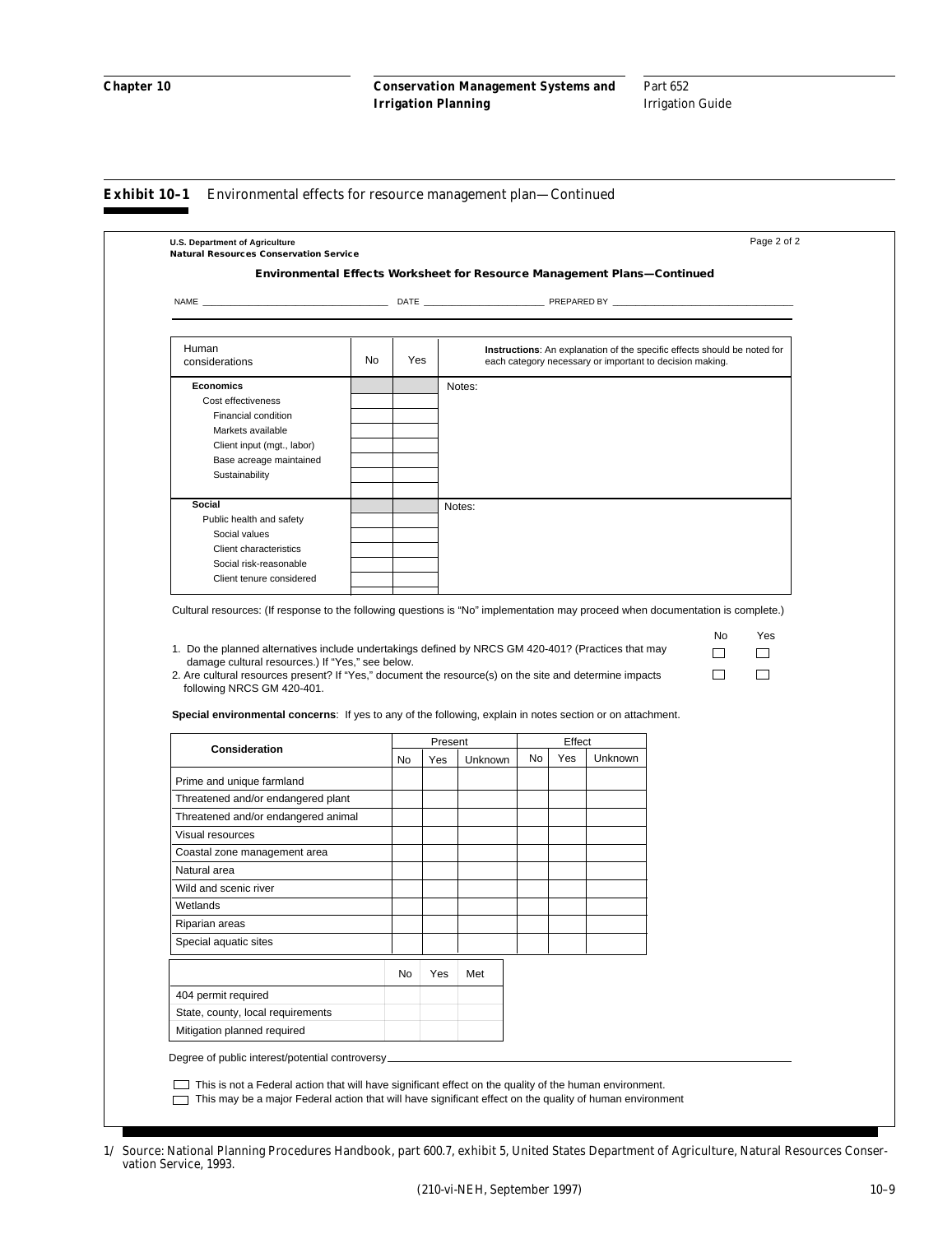# **(c) Formulate and evaluate alternatives**

The planner needs to consider all alternative conservation management systems that meet the needs of the water user, address resource concerns, and solve resource problems. Work through the most promising alternatives just to the extent needed to determine feasibility. Refine the most feasible alternatives, and document them in enough detail that water user can select the alternative that best meets the defined needs and desires. The most promising alternatives generally require at least a cost estimate and may require an economic analysis. The alternatives must be thoroughly discussed with the water user at the time documentation is presented and discussed.

Alternatives considered should meet all requirements of an conservation management system, the FOTG, and the objectives of the water user. An conservation management system on irrigated land may include one or more of the following practices and measures:

### **Irrigation method:**

- Surface—Level and graded systems including border, basin, furrow, rill, corrugation, contour levee, contour furrow, and contour ditch.
- Sprinkle—Periodic move, fixed (solid) set, gun type, and continuous (self) move (center pivot or linear move including LEPA and LPIC, and gun type).
- Micro—Line source, point source, basin bubbler, and minispray.
- Subirrigation—Water table control.

#### **Irrigation water management:**

- How will the need to irrigate (when and how much) be determined?
- What irrigation system adjustments can be made to increase or decrease application?

# **Irrigation system distribution components:**

- Irrigation field ditches
- Pipelines (surface and buried)
- Structure for water control (including measuring devices)
- Irrigation water conveyance, ditch, and canal lining
- Irrigation system tailwater recovery and reuse
- Irrigation land leveling, grading, and smoothing
- Irrigation pit or regulating reservoir
- Irrigation storage reservoir
- Water table control
- Well

#### **Drainage system:**

- Controlled drainage
- Subsurface drain
- Surface drainage
- Irrigation tailwater disposal

#### **Conservation cropping sequence:**

- Crop residue use
- Conservation tillage
- Pasture and hayland management
- Field windbreaks
- Nutrient management
- Pest management
- Pumping plant for water control
- Wildlife wetland habitat management

#### **Other:**

- Access road
- Field arrangement
- Obstruction removal

#### **Water budget or balance**

A representative or specific water budget or balance taken from the FOTG or developed for the specific farm can be displayed in table or graph form. A water budget is a planning or predictive tool. Water balance is most often a daily operational tool. A water balance for any period can show:

- When and how much water is used by the  $crop(s)$ .
- When and how much water is available or applied for crop use—from ground water, precipitation, irrigation, or a combination of these.
- When and how much water is available for deep percolation below the plant root zone, and to runoff.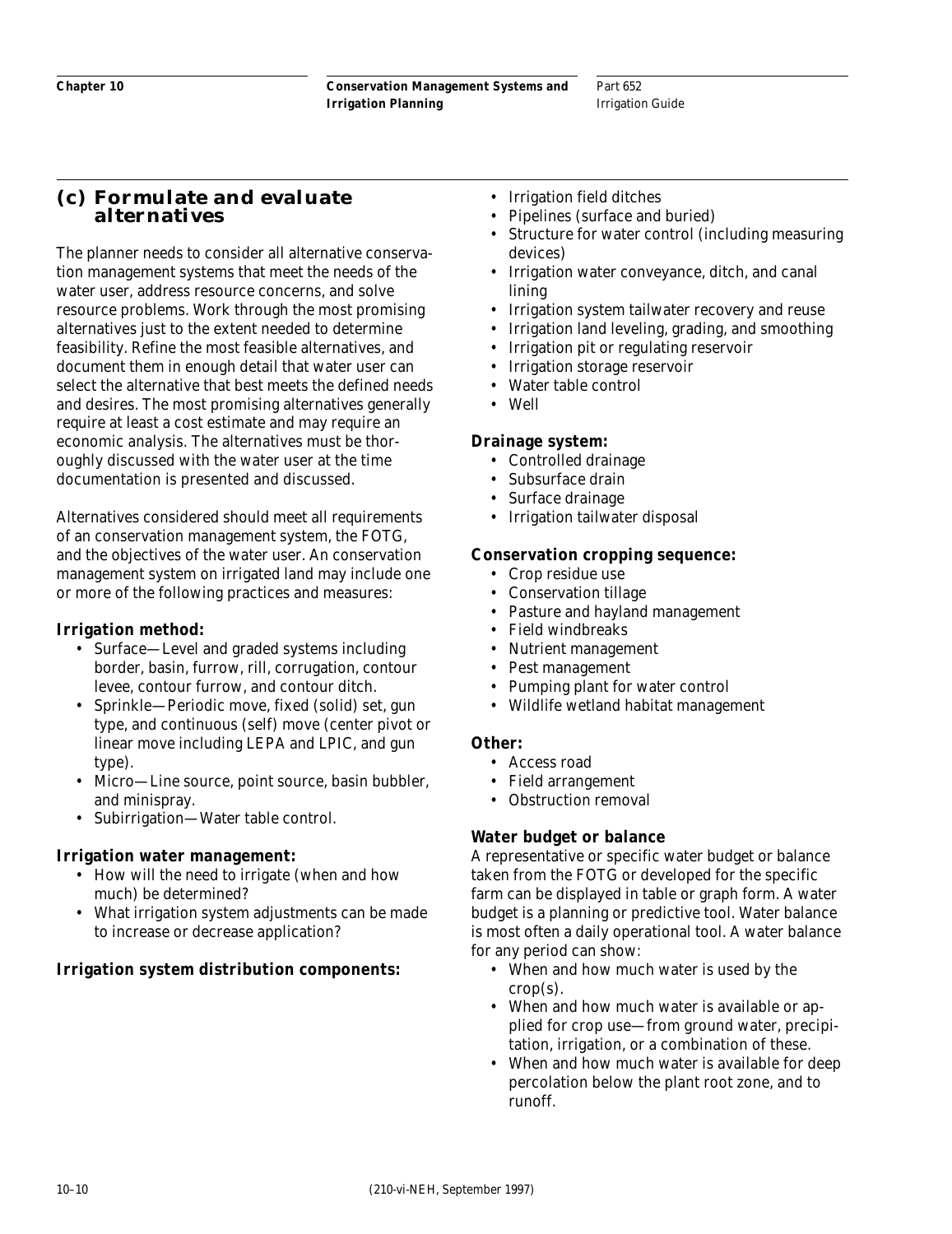**Chapter 10**

Part 652 Irrigation Guide

A water budget is a useful planning tool in comparing effects of different irrigation systems and levels of management of what water goes where, on a monthly and yearly basis. Where daily crop water use data are available, the more detailed water balance can display effects of water availability, nutrient and pesticide application, and management. For design and management purposes, the field water balance can be written mathematically as:

$$
F_g = ET_c + D_P + SDL + RO - P - GW - \Delta SW
$$

where:

- $F_g$  = gross water required during the period<br>ET<sub>c</sub> = crop evapotranspiration during the per
- $=$  crop evapotranspiration during the period
- $D_p$  = deep percolation from the crop root zone during the period
- $SDL$  = spray and drift losses from irrigation water in air and evaporation from plant canopies during the period
- RO = surface runoff that leaves the field during the period
- $P = total \text{ precipitation during the period}$
- $GW =$  ground water contribution to the crop root zone during the period
- $\Delta$ SW = change in soil water in the crop root zone during the period (this may be plus or minus)

**Note:** The above equation provides for all losses when computing  $F_g$ . If net application  $(F_n)$  is used instead of gross application  $(F_g)$ , then losses would be estimated by using overall irrigation efficiency (IE).

# **(d) Decisions and implementation**

After decisions are made by the water user, they need to be documented. Technical assistance required for implementation and followup can be tentatively identified. Definite decisions for irrigation method and type of system, system components, and operation and management practices are essential, but timing of implementation is sometimes not totally predictable.

# **652.1003 Irrigation system, operation, and water management plan**

Once decisions are made regarding the irrigation method and system to be used, a detailed irrigation system installation plan along with operation and management plans can be prepared. These parts of the overall irrigation plan may include engineering drawings, specifications, resource data, quantity estimates, and other data needed by the water user to implement, operate, maintain, and properly manage the selected irrigation system. Some major detailed plan segments are:

- Conservation plan for crops, pasture, or hayland
- Irrigation system application plan
- Irrigation water management plan
- Installation
- **Maintenance**
- Followup and evaluation

### **(a) Conservation plan for crops, pasture, or hayland**

This plan should provide recorded decisions for crops to be grown, crop rotation, varieties, planting depth and rates, nutrient and pesticide management, weed control, residue management, establishing crops, and cultivation and harvest procedures. It may include such practices as:

- Conservation cropping sequence
- Crop residue use
- Conservation tillage system
- Mulching
- Chiseling and subsoiling
- Cover and green manure crops
- Toxic salt reduction
- Contour farming
- Nutrient management
- Pest management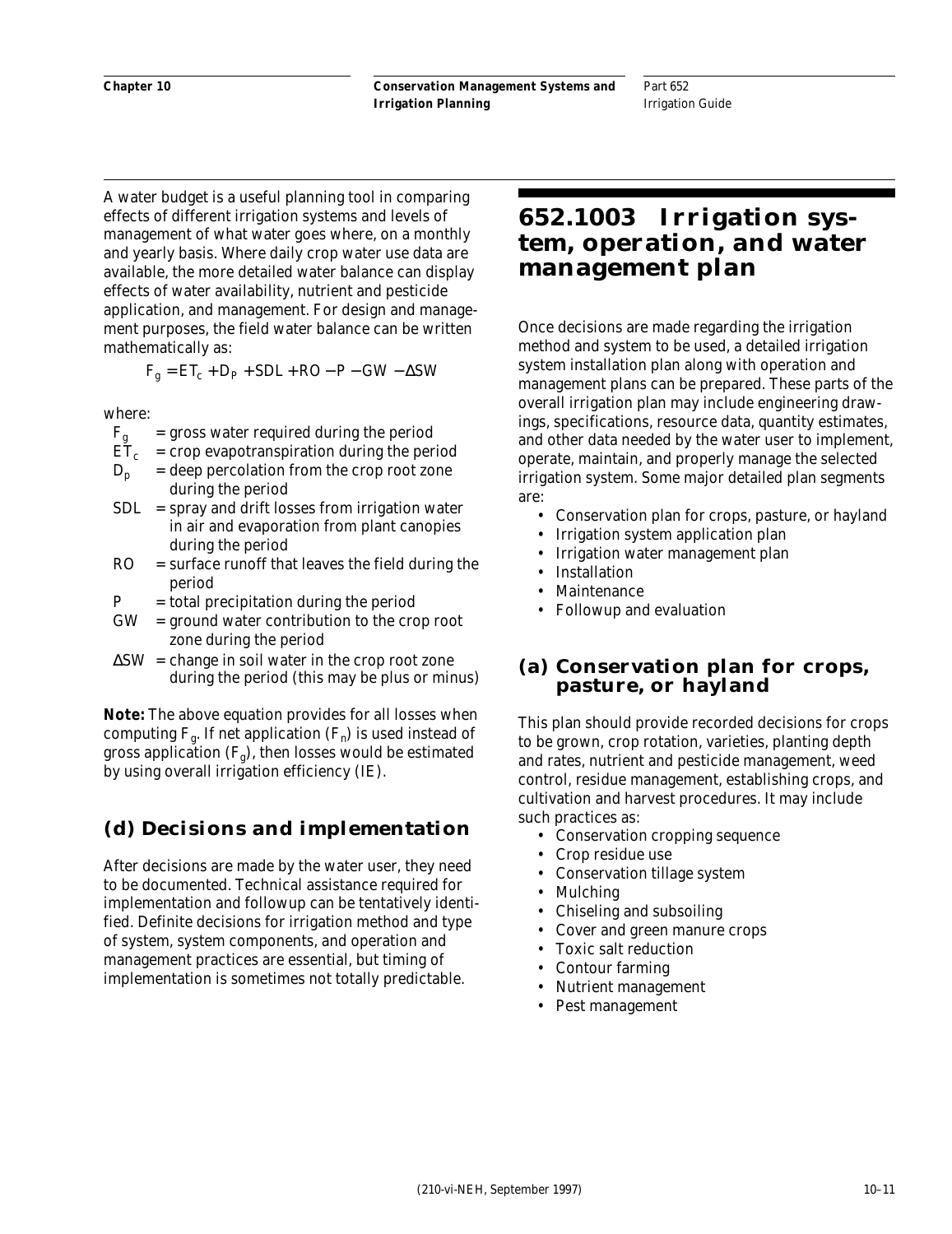## **(b) Irrigation system application plan**

Details relating to the installation of the irrigation system (including method of handling tailwater and drainage) are translated into drawings, specifications, quantity and cost estimates, and operation and maintenance procedure details. As in other parts of the overall irrigation plan, irrigation system improvements are often designed and installed in stages. When this is the case, enough design must be done initially on the overall system to assure that all the subsequently installed components operate satisfactorily when the complete system is installed and operating.

Construction drawings and specifications should be tailored to the user to some degree. Drawings should be neat, complete, and professional. Depending on skill and construction experience of the water user or contractor, more detail, including more drawings, may be needed on how to do the job.

Details of the drawings and specifications must be reviewed with each water user at the time the plans and specifications are provided. This will help ensure that there is full understanding of what is to be installed and how it is to be done. The water user can also be an important part of the construction inspection process where NRCS or a consultant does not provide full time inspection.

An irrigation system operations plan is a part of every irrigation system applications plan. The operating plan should detail how the system is to be operated including: charging and draining the system, opening and closing valves, winterizing motors, engines, and pumps, and making application rate changes.

## **(c) Irrigation water management plan**

The irrigation water management plan covers the details needed to manage the irrigation system. Such details may include the following information.

• How fast the soil absorbs water (intake and application rates), including how to determine when adjustments are necessary and how to make the needed adjustments.

- The operations plan should detail how they system is to be operated including: changing and draining the system operating and closing valves; winterizing motors, engines, and pumps; and making application rate changes.
- The method for determining when (frequency) and how much water (normal depth of application per irrigation) to apply. This information is based on peak period use rate and on soil water content or plant water use (stress) levels. The peak period use rate should include enough water to meet the use rate for all months during the irrigation season. The following basic equation is applicable:

$$
Q T = D A
$$

where:

$$
Q = flow rate (ft3/s)
$$

$$
T = \text{time (hr)}
$$

$$
D = depth of application (in)
$$

 $A = \text{area} (\text{acres})$ 

A useful relationship for converting flow rate to depth of application is:

1 ft<sup>3</sup>/s for 1 hr = 1 in depth over 1 acre

or  
\n
$$
1 ft^{3}/s = 24 ac-in/d
$$
\nor  
\n
$$
1 ft^{3}/s = 2 ac-ft/d
$$

- Know the relationship between gross irrigation depth and the net irrigation depth for each field.
- Recommend design flow rates, how to measure flows, effects of advance times, how to make adjustments, and irrigation set times for borders, levees, furrows, sprinklers, and micro system emitters, bubblers, or hose. For example, misapplying adjustment in flow and set time for eliminating or reducing runoff may inadvertently increase deep percolation. Flow measurement is a primary management tool along with being a regulation tool.
- Details of irrigation scheduling method and how to prepare a day to day schedule, accounting for effective precipitation, automation setting and adjustment, and computerized scheduling.
- How to check field for adequacy of irrigation.
- Guidelines for self-evaluation of irrigation effectiveness.
- Know cost of each irrigation and anticipated benefits.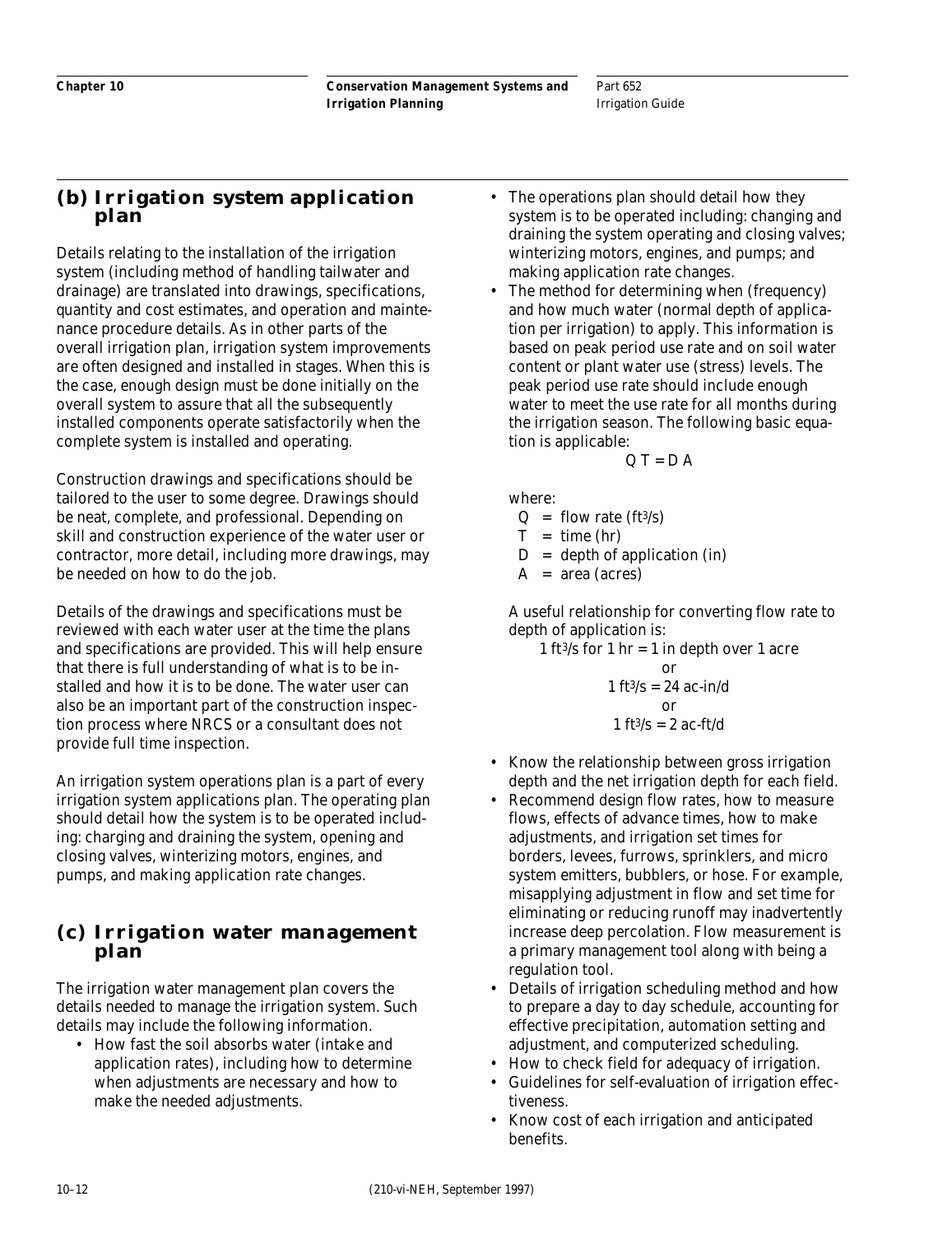Part 652 Irrigation Guide

Management aspects of irrigation should be discussed throughout the planning process. Different irrigation scheduling methods, soil-water content determination procedures, flow measurement procedures, and pros and cons of different set times should all have been thoroughly discussed and perhaps demonstrated. The final written management plan should contain details on procedures selected by the irrigation decisionmaker. All irrigation application amounts, set time, and scheduling periods are estimates. Procedures must be provided for making adjustments in frequency, quantities, and times of application. Every water user has a different learning level, operation and management desire, and skill level. The planner must develop an accurate feel for the level of irrigation water management appropriate for the individual water user. Remember a below average manager will seldom become an above average manager overnight.

# **(d) Installation**

Installations of the irrigation system, system components, and agronomic practices need technical support. Planning and design are of no value if practices are not installed, operated, and managed properly. Sufficient time for technical assistance needs to be provided to ensure that the job is done right. Consider all sources of installation technical assistance including farm consultants, irrigation dealers, and private engineers.

Operation and management of irrigation by the water user are much easier and less time consuming if planning was thorough. This includes working closely with the water user to assure documentation is complete and has been thoroughly explained and discussed.

# **(e) Maintenance**

Maintenance of the irrigation system and all components is essential for satisfactory long-term economical operation. Maintenance items need to be presented and discussed in the irrigation plan. This includes:

- Annual (or between crops) laser leveling or grading of surface irrigated fields
- Maintenance of pump, well, valves, and pipeline
- Replacement of worn or malfunctioning sprinkler/spray nozzles and heads, and micro emitter devices.

# **(f) Followup and evaluation**

Planned followup is essential for an irrigation plan because soil, water, and crop conditions change. Adjustments must be made in management of the system. Data and technical design procedures rely upon best available and average values, which are never fully accurate, to make absolute predictions of how irrigation systems will function. Typically, some technical help is needed to make adjustments. All sources of followup and evaluation technical assistance should be considered. The need for adjustments during system use needs to be fully explained to the water user during the planning process.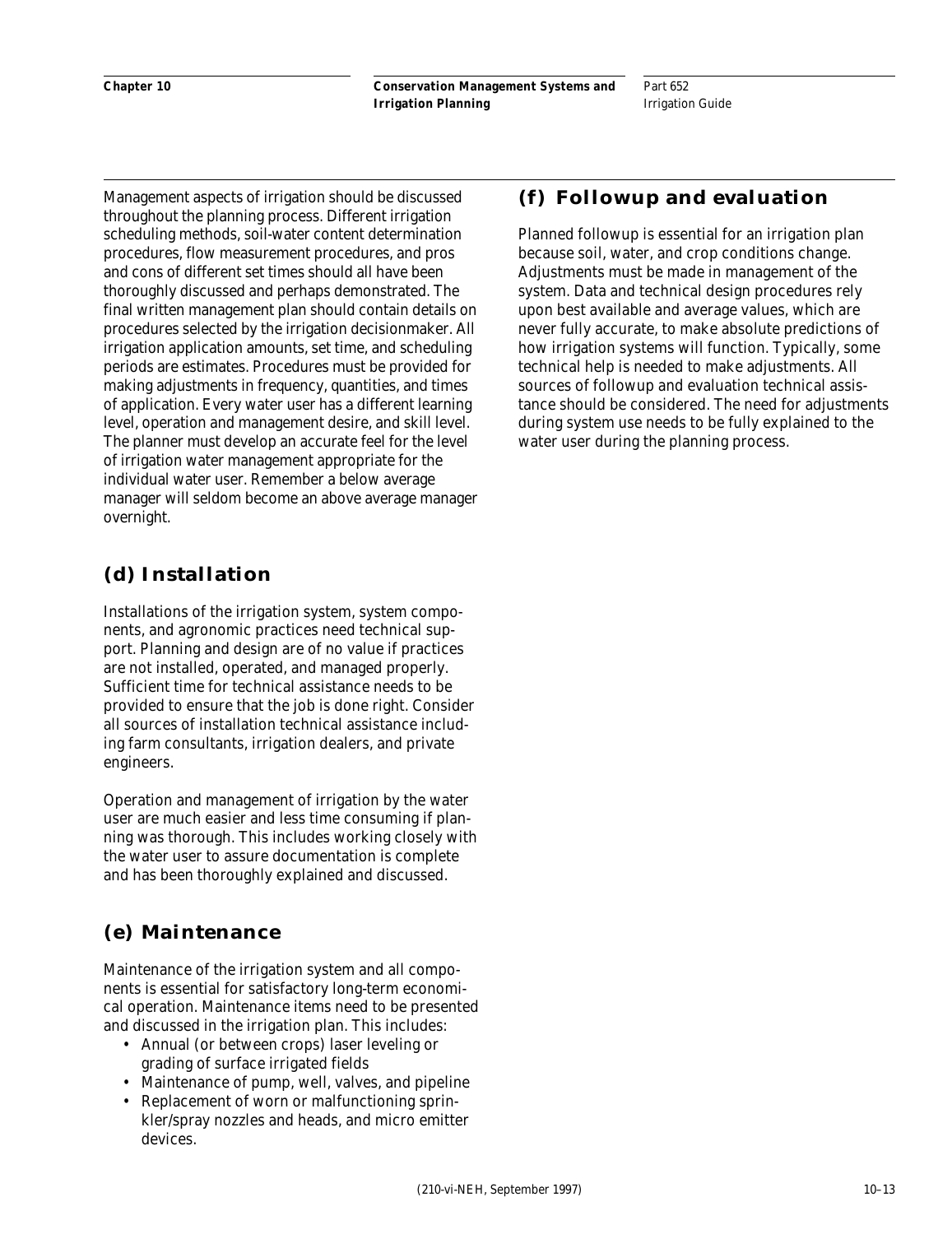# **652.1004 Planning aids**

Worksheets can aid in planning and documentation; however, they should be used only if they facilitate the planning effort. Other methods of documenting the planning processes should be used if they better serve the planner and water user. Many computer assisted irrigation planning and design software programs provide a summary of irrigation system design or evaluation.

*Irrigation Inventory Worksheet—*A step-by-step process in recording needed resource inventory data is necessary. Exhibit 10–2 provides an example inventory of resource data. It is not all inclusive and should be supplemented with other records as needed. Only information on those items that apply and are needed should be collected and recorded. See chapter 15 of this guide for a copy of blank example worksheets.

*Irrigation Planning Worksheet—*Soil and crop evapotranspiration data and irrigation system capacity requirements can be recorded and computed using the worksheet shown in exhibit 10–3. See chapter 15 of this guide for a copy of blank example worksheets.

*Irrigation Plan Map—*Exhibit 10–4 displays an example plan of a simplified irrigation system. The plan should be only as detailed as is necessary to display pertinent features of the irrigation system. Things to show include delivery facilities, structures, pump, mainlines, laterals, ditches, ponds, and methods of irrigation.

*Irrigation Water Management Plan—*An example irrigation water management plan for a sprinkler irrigation system is displayed in exhibit 10–5. Exhibit 10–6, Guide for Estimating Soil Moisture for Plant Use (Feel and Appearance Method), is included as a part of the IWM plan. See chapter 15 of this guide for a copy of blank example worksheets.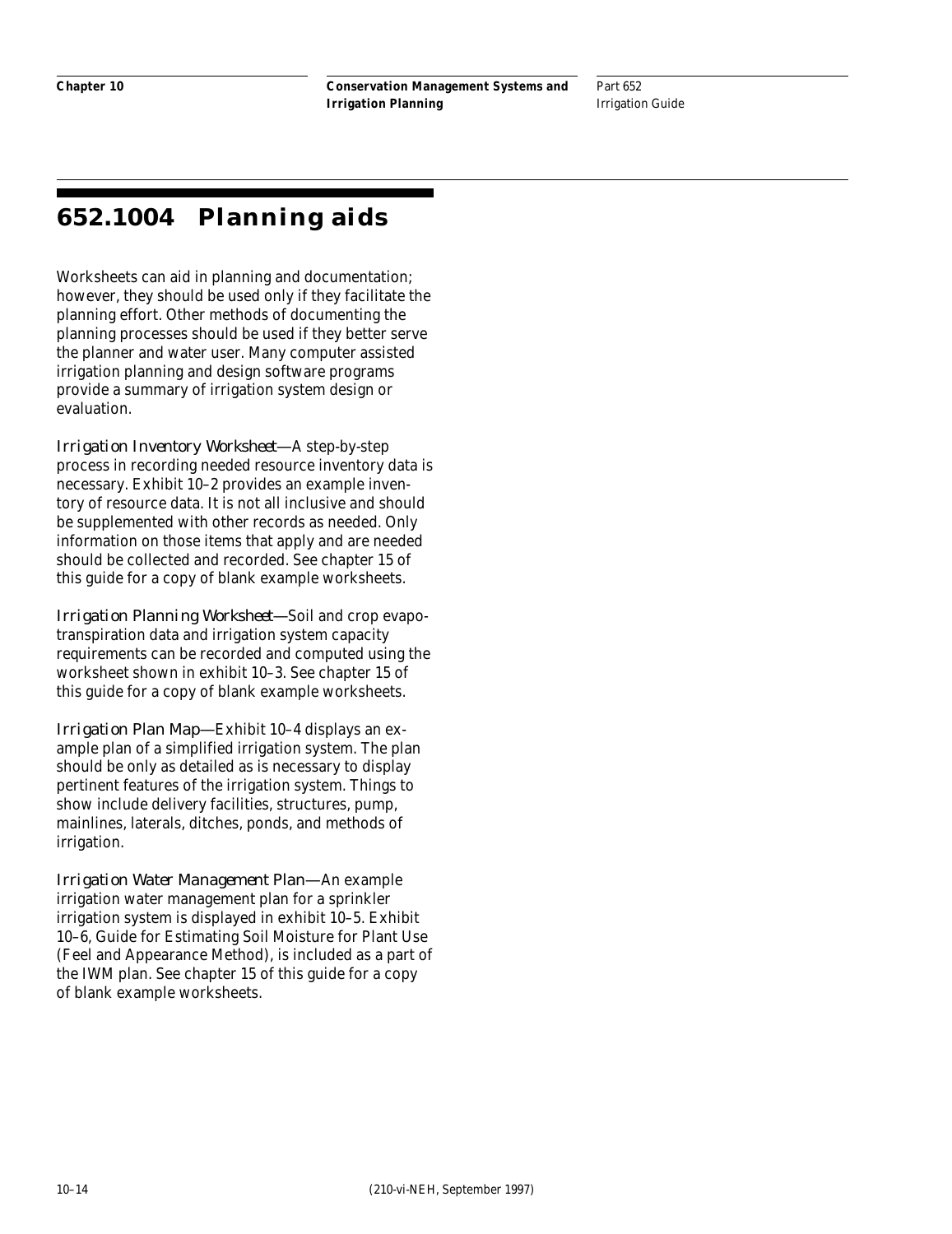|                                                                                                                                                                                                                                     |                                               | <b>Irrigation System Inventory Worksheet</b>                                |                  |                  |              |          |                  |                |                |
|-------------------------------------------------------------------------------------------------------------------------------------------------------------------------------------------------------------------------------------|-----------------------------------------------|-----------------------------------------------------------------------------|------------------|------------------|--------------|----------|------------------|----------------|----------------|
|                                                                                                                                                                                                                                     |                                               |                                                                             |                  |                  |              |          |                  |                |                |
| JOB DESCRIPTION <b>Example 20</b> Second 20 Second 20 Second 20 Second 20 Second 20 Second 20 Second 20 Second 20 Second 20 Second 20 Second 20 Second 20 Second 20 Second 20 Second 20 Second 20 Second 20 Second 20 Second 20 Sec |                                               |                                                                             |                  |                  |              |          |                  |                |                |
|                                                                                                                                                                                                                                     |                                               |                                                                             |                  |                  |              |          |                  |                |                |
|                                                                                                                                                                                                                                     |                                               |                                                                             |                  |                  |              |          |                  |                |                |
|                                                                                                                                                                                                                                     |                                               | (Collect and fill out only portions of this form that apply and are needed) |                  |                  |              |          |                  |                |                |
|                                                                                                                                                                                                                                     |                                               |                                                                             |                  |                  |              |          |                  |                |                |
| Crops                                                                                                                                                                                                                               |                                               |                                                                             |                  |                  |              |          |                  |                |                |
| Crops now grown                                                                                                                                                                                                                     |                                               |                                                                             |                  |                  |              |          |                  |                |                |
| Typical planting date                                                                                                                                                                                                               |                                               |                                                                             |                  |                  |              |          |                  |                |                |
| Typical harvest date                                                                                                                                                                                                                |                                               |                                                                             |                  |                  |              |          |                  |                |                |
| Typical yield (unit)                                                                                                                                                                                                                |                                               | $\left($                                                                    | $\left( \right)$ | $\overline{(\ }$ | $\lambda$    | $\left($ | $\left( \right)$ |                | $\overline{ }$ |
| Age of planting                                                                                                                                                                                                                     |                                               |                                                                             |                  |                  |              |          |                  |                |                |
|                                                                                                                                                                                                                                     |                                               |                                                                             |                  |                  |              |          |                  |                |                |
| Water source(s)<br>irrigation organization                                                                                                                                                                                          |                                               | Water available (ft3/sec, gpm, miners inches, mg/da)                        |                  |                  |              |          |                  |                |                |
| Water<br>Seasonal total water available (ac-ft, million gal)                                                                                                                                                                        |                                               | continuous                                                                  | demand           |                  |              | rotation |                  |                |                |
| Water availability                                                                                                                                                                                                                  |                                               | Typical water availability times (schedule and ordering procedure)          |                  |                  |              |          |                  | fixed schedule |                |
|                                                                                                                                                                                                                                     |                                               |                                                                             |                  |                  |              |          |                  |                |                |
|                                                                                                                                                                                                                                     |                                               | Method of determining when and how much to irrigate:                        |                  |                  |              |          |                  |                |                |
|                                                                                                                                                                                                                                     | Is flow measuring device maintained and used? |                                                                             |                  |                  |              |          |                  |                |                |
|                                                                                                                                                                                                                                     | Method of measuring water flow rate           |                                                                             |                  |                  |              |          |                  |                |                |
| Water quality:                                                                                                                                                                                                                      | Sediment                                      |                                                                             |                  |                  | Debris, moss |          |                  |                |                |
|                                                                                                                                                                                                                                     | Electrical conductivity                       |                                                                             |                  | mmhos/cm         | SAR          |          |                  |                |                |
| Comments                                                                                                                                                                                                                            |                                               |                                                                             |                  |                  |              |          |                  |                |                |
|                                                                                                                                                                                                                                     |                                               |                                                                             |                  |                  |              |          |                  |                |                |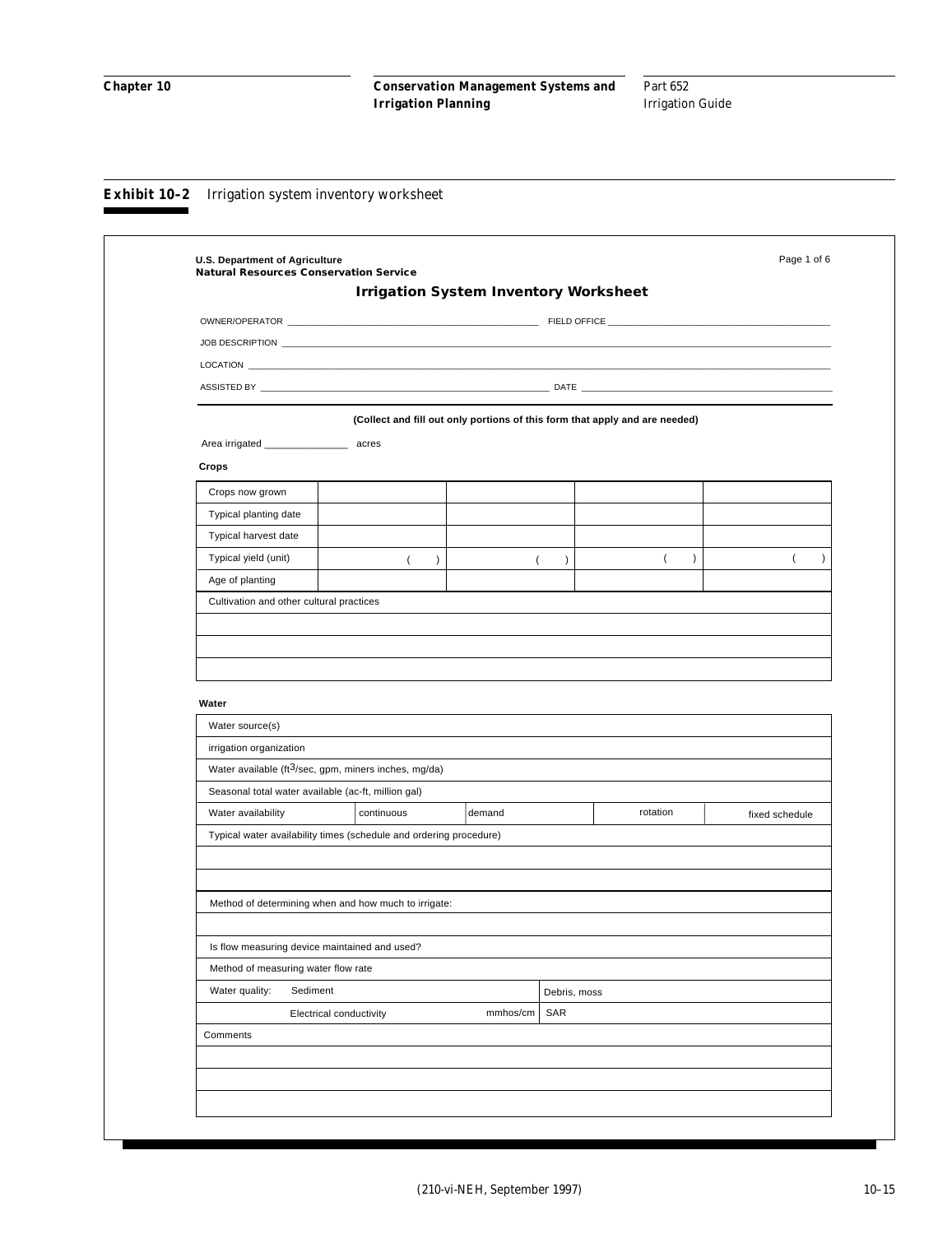| U.S. Department of Agriculture<br><b>Natural Resources Conservation Service</b> |         |                                                         |             |          | Page 2 of 6  |
|---------------------------------------------------------------------------------|---------|---------------------------------------------------------|-------------|----------|--------------|
|                                                                                 |         | Example Irrigation System Inventory Worksheet-Continued |             |          |              |
|                                                                                 |         |                                                         |             |          |              |
|                                                                                 |         |                                                         |             |          |              |
| Soils (principal soil in field)                                                 |         |                                                         |             |          |              |
| Soil #1                                                                         |         |                                                         |             |          |              |
| Map symbol                                                                      |         | Soil series & surface texture                           |             |          |              |
| Percentage of field (%)                                                         |         | Area (acres)                                            |             |          |              |
| Depth                                                                           | Texture |                                                         | AWC (in/in) | AWC (in) | Cum AWC (in) |
|                                                                                 |         |                                                         |             |          |              |
|                                                                                 |         |                                                         |             |          |              |
|                                                                                 |         |                                                         |             |          |              |
|                                                                                 |         |                                                         |             |          |              |
| Depth to water table or restrictive layer 1                                     |         |                                                         |             |          |              |
| Intake family/intake group/max application rate                                 |         |                                                         |             |          |              |
| Comments                                                                        |         |                                                         |             |          |              |
|                                                                                 |         |                                                         |             |          |              |
|                                                                                 |         |                                                         |             |          |              |
| Soil #2                                                                         |         |                                                         |             |          |              |
| Map symbol                                                                      |         | Soil series & surface texture                           |             |          |              |
| Percentage of field (%)                                                         |         | Area (acres)                                            |             |          |              |
| Depth                                                                           | Texture |                                                         | AWC (in/in) | AWC (in) | Cum AWC (in) |
|                                                                                 |         |                                                         |             |          |              |
|                                                                                 |         |                                                         |             |          |              |
|                                                                                 |         |                                                         |             |          |              |
|                                                                                 |         |                                                         |             |          |              |
| Depth to water table or restrictive layer 1                                     |         |                                                         |             |          |              |
| Intake family/intake group/max application rate                                 |         |                                                         |             |          |              |
| Comments                                                                        |         |                                                         |             |          |              |
|                                                                                 |         |                                                         |             |          |              |
|                                                                                 |         |                                                         |             |          |              |
| Soil $#3$                                                                       |         |                                                         |             |          |              |
| Map symbol                                                                      |         | Soil series & surface texture                           |             |          |              |
| Percentage of field                                                             | $(\% )$ | Area (acres)                                            |             |          |              |
| Depth                                                                           | Texture |                                                         | AWC (in/in) | AWC (in) | Cum AWC (in) |
|                                                                                 |         |                                                         |             |          |              |
|                                                                                 |         |                                                         |             |          |              |
|                                                                                 |         |                                                         |             |          |              |
|                                                                                 |         |                                                         |             |          |              |
| Depth to water table or restrictive layer 1                                     |         |                                                         |             |          |              |
| Intake family/intake group/max application rate                                 |         |                                                         |             |          |              |
| Comments                                                                        |         |                                                         |             |          |              |
|                                                                                 |         |                                                         |             |          |              |
|                                                                                 |         |                                                         |             |          |              |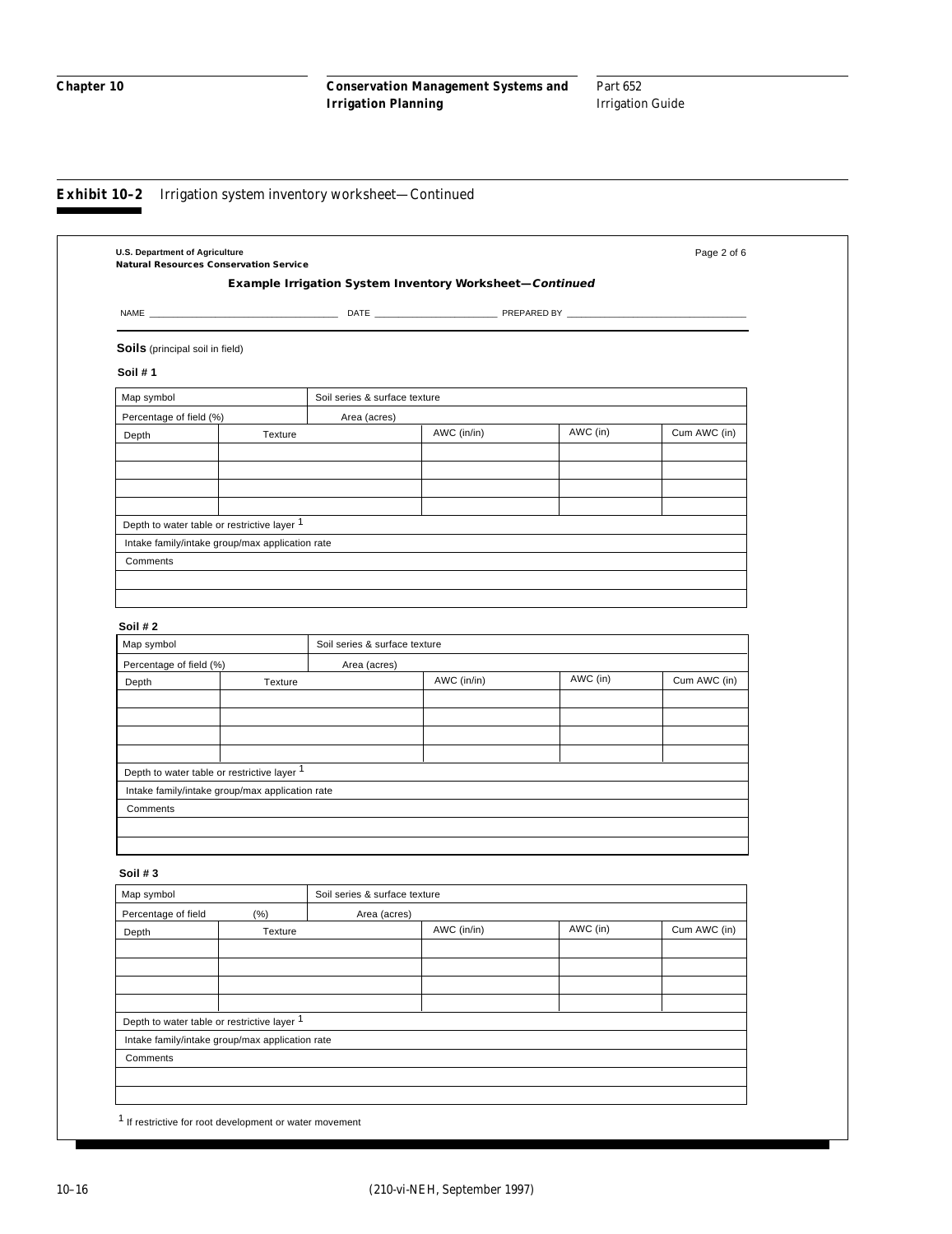|                                                                                                                                                               | <b>Irrigation System Inventory Worksheet-Continued</b> |                       |                                |                                  |  |
|---------------------------------------------------------------------------------------------------------------------------------------------------------------|--------------------------------------------------------|-----------------------|--------------------------------|----------------------------------|--|
|                                                                                                                                                               |                                                        |                       |                                |                                  |  |
| Water supply and distribution system<br>Supply system to field (earth ditch, lined ditch, plastic pipeline, etc.):                                            |                                                        |                       |                                |                                  |  |
| Type                                                                                                                                                          |                                                        |                       |                                |                                  |  |
| Size                                                                                                                                                          |                                                        |                       |                                |                                  |  |
| Capacity (ft <sup>3</sup> /sec, gpm, miners inches, mgal/day)                                                                                                 |                                                        |                       |                                |                                  |  |
| Pressure/Elevation at head of field or turnout                                                                                                                |                                                        | (lb/in2)              |                                | (f <sub>t</sub> )                |  |
| System condition                                                                                                                                              |                                                        |                       |                                |                                  |  |
| Estimated conveyance efficiency of supply system (%)                                                                                                          |                                                        |                       |                                |                                  |  |
| In-field distribution system (earth or lined ditch, buried pipe, surface portable pipe, lay flat tubing):                                                     |                                                        |                       |                                |                                  |  |
| Type                                                                                                                                                          |                                                        |                       |                                |                                  |  |
| Size                                                                                                                                                          |                                                        |                       |                                |                                  |  |
| Capacity                                                                                                                                                      |                                                        |                       |                                |                                  |  |
| Total available static head (gravity) (ft)                                                                                                                    |                                                        |                       |                                |                                  |  |
| System condition                                                                                                                                              |                                                        |                       |                                |                                  |  |
| Estimated efficiency of delivery system (%)                                                                                                                   |                                                        |                       |                                |                                  |  |
|                                                                                                                                                               |                                                        |                       |                                |                                  |  |
| Comments<br><b>Water application system</b>                                                                                                                   |                                                        |                       |                                |                                  |  |
| Existing sprinkler system (attach design and/or system evaluation. if available):<br>Type system (center pivot, sidewheel-roll, hand move, traveler, big gun) |                                                        |                       |                                |                                  |  |
| Manufacturer name and model                                                                                                                                   |                                                        |                       |                                |                                  |  |
| Tower spacing (pivot or linear) (ft)                                                                                                                          |                                                        |                       | End gun (pivot)?               |                                  |  |
| Wheel size (sidewheel-roll) diameter                                                                                                                          |                                                        |                       |                                |                                  |  |
| Type of drive                                                                                                                                                 |                                                        |                       |                                |                                  |  |
| Pressure at lateral entrance (first head) (lb/in <sup>2</sup> )                                                                                               |                                                        |                       |                                |                                  |  |
| Mainline diameter/length                                                                                                                                      |                                                        |                       |                                |                                  |  |
| Lateral diameter/length                                                                                                                                       |                                                        |                       |                                |                                  |  |
| Lateral spacing $(S_1)$                                                                                                                                       |                                                        |                       | Sprinkler head spacing $(S_m)$ |                                  |  |
| Sprinkler make/model                                                                                                                                          |                                                        |                       |                                |                                  |  |
| Nozzle size(s)                                                                                                                                                | by                                                     |                       | type                           |                                  |  |
| Design nozzle pressure                                                                                                                                        |                                                        | (lb/in <sup>2</sup> ) | Wetted diameter (ft)           |                                  |  |
| (Attach sprinkler head data for pivot)                                                                                                                        |                                                        |                       |                                |                                  |  |
| Maximum elevation difference:                                                                                                                                 | Along lateral                                          |                       |                                |                                  |  |
|                                                                                                                                                               | Between sets                                           |                       |                                |                                  |  |
| Application efficiency low $1/4$ (Eq) (%)                                                                                                                     |                                                        |                       |                                | (Estimated or attach evaluation) |  |
| Wind - Prevailing direction and velocity                                                                                                                      |                                                        |                       |                                |                                  |  |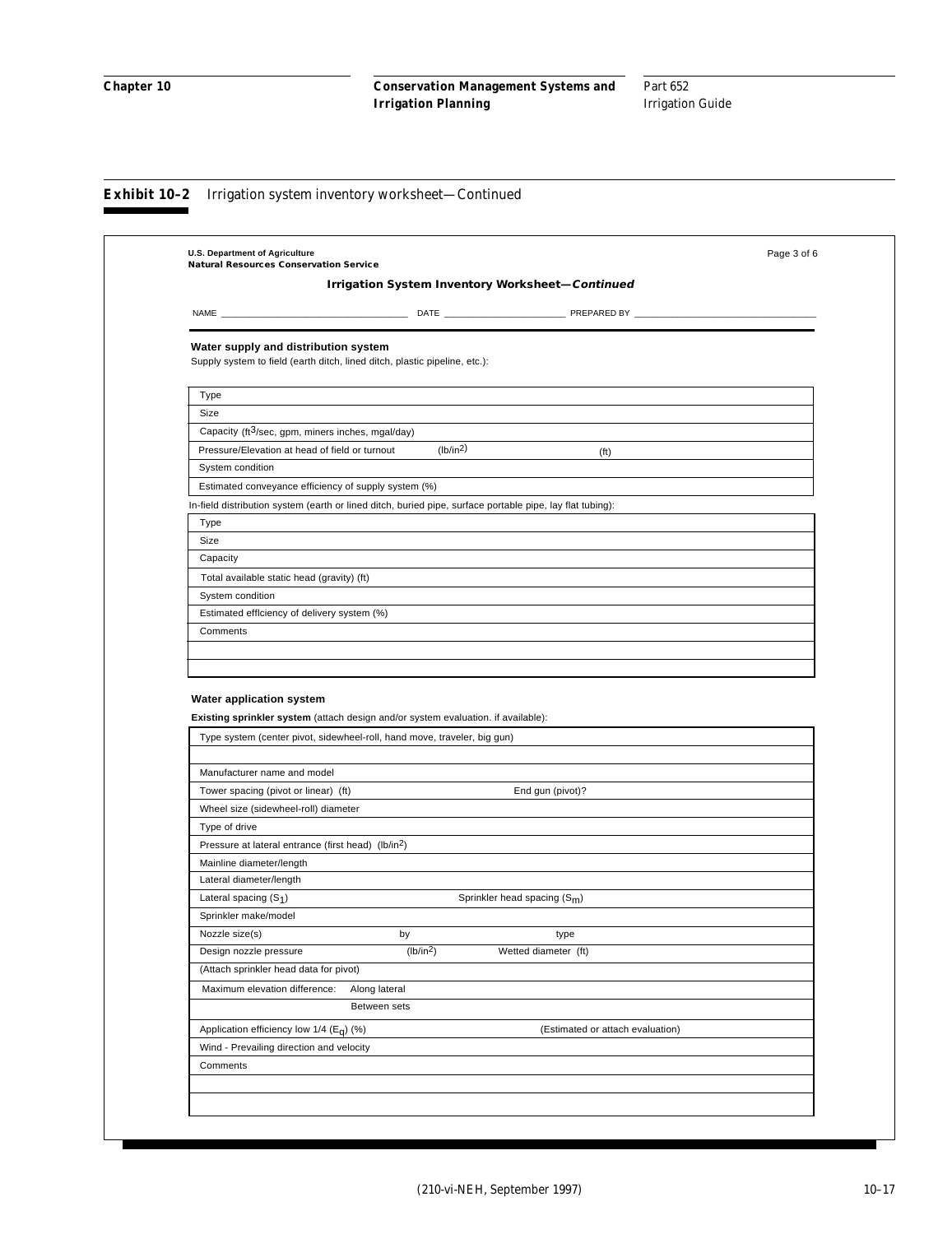|                                                                                                                                                                                                                                                | <b>Natural Resources Conservation Service</b>                                                                          |                  |                                                 |                                    |                              | Page 4 of 6 |
|------------------------------------------------------------------------------------------------------------------------------------------------------------------------------------------------------------------------------------------------|------------------------------------------------------------------------------------------------------------------------|------------------|-------------------------------------------------|------------------------------------|------------------------------|-------------|
|                                                                                                                                                                                                                                                |                                                                                                                        |                  | Irrigation System Inventory Worksheet-Continued |                                    |                              |             |
| <b>NAME</b>                                                                                                                                                                                                                                    |                                                                                                                        |                  |                                                 | PREPARED BY                        |                              |             |
|                                                                                                                                                                                                                                                |                                                                                                                        |                  |                                                 |                                    |                              |             |
|                                                                                                                                                                                                                                                |                                                                                                                        |                  |                                                 |                                    |                              |             |
|                                                                                                                                                                                                                                                | <b>Existing surface system</b> (attach system evaluation if available)                                                 |                  |                                                 |                                    |                              |             |
|                                                                                                                                                                                                                                                | Type of system (graded border, level border, graded furrow, level furrow, contour levee, contour ditch, wild flooding) |                  |                                                 |                                    |                              |             |
| Leveled fields: Field slope:                                                                                                                                                                                                                   | In direction of irrigation                                                                                             | ft/ft            | ft/ft                                           |                                    |                              |             |
| Smoothness:                                                                                                                                                                                                                                    | Cross slope<br>$\Box$ Rough<br>Smooth                                                                                  | $\Box$           |                                                 |                                    | yes                          | no          |
| Border or levee width                                                                                                                                                                                                                          |                                                                                                                        | ft               | Very smooth<br>Furrow/corrugation/rill spacing  | Laser equipment used               | in                           |             |
| Length of run:                                                                                                                                                                                                                                 | Minimum                                                                                                                | ft               | Maximum                                         | ft                                 | Average                      | ft          |
| Number of furrows or borders per set                                                                                                                                                                                                           |                                                                                                                        |                  |                                                 |                                    |                              |             |
| Border or levee dike heights                                                                                                                                                                                                                   |                                                                                                                        |                  |                                                 |                                    |                              |             |
| Application efficiency, low $1/4$ (E <sub>G</sub> )                                                                                                                                                                                            |                                                                                                                        |                  |                                                 | % (Estimated or attach evaluation) |                              |             |
| General maintenance of system                                                                                                                                                                                                                  |                                                                                                                        |                  |                                                 |                                    |                              |             |
|                                                                                                                                                                                                                                                |                                                                                                                        |                  |                                                 |                                    |                              |             |
|                                                                                                                                                                                                                                                |                                                                                                                        |                  |                                                 |                                    |                              |             |
|                                                                                                                                                                                                                                                |                                                                                                                        |                  |                                                 |                                    |                              |             |
|                                                                                                                                                                                                                                                |                                                                                                                        |                  |                                                 |                                    |                              |             |
| Final destination of runoff water                                                                                                                                                                                                              |                                                                                                                        |                  |                                                 |                                    |                              |             |
|                                                                                                                                                                                                                                                |                                                                                                                        |                  |                                                 |                                    |                              |             |
|                                                                                                                                                                                                                                                |                                                                                                                        |                  |                                                 |                                    |                              |             |
|                                                                                                                                                                                                                                                |                                                                                                                        |                  |                                                 |                                    |                              |             |
|                                                                                                                                                                                                                                                | Environmental impacts of existing drainage system                                                                      |                  |                                                 |                                    |                              |             |
|                                                                                                                                                                                                                                                |                                                                                                                        |                  |                                                 |                                    |                              |             |
|                                                                                                                                                                                                                                                |                                                                                                                        |                  |                                                 |                                    |                              |             |
|                                                                                                                                                                                                                                                | Existing micro irrigation system (Attach design or system evaluation if available)                                     |                  |                                                 |                                    |                              |             |
|                                                                                                                                                                                                                                                | Drip emitters                                                                                                          |                  | Mini spray/sprinklers                           | Line source                        |                              |             |
|                                                                                                                                                                                                                                                | Spacing between discharge devices along distribution laterals                                                          |                  | (ft, in)                                        |                                    |                              |             |
|                                                                                                                                                                                                                                                | Main lines and submains - diameter, length, etc.                                                                       |                  |                                                 |                                    |                              |             |
|                                                                                                                                                                                                                                                |                                                                                                                        |                  |                                                 |                                    |                              |             |
|                                                                                                                                                                                                                                                | Spacing between distribution laterals (ft, in)                                                                         |                  |                                                 |                                    |                              |             |
|                                                                                                                                                                                                                                                | Average application device discharge pressure (lbs/in <sup>2</sup> )                                                   |                  |                                                 |                                    |                              |             |
|                                                                                                                                                                                                                                                | Are pressure compensating devices required?                                                                            |                  | yes                                             | no                                 |                              |             |
|                                                                                                                                                                                                                                                |                                                                                                                        |                  | yes                                             | $\sqsupset$ no                     |                              |             |
|                                                                                                                                                                                                                                                | (gph, gpm)                                                                                                             |                  |                                                 |                                    |                              |             |
|                                                                                                                                                                                                                                                | (acres)                                                                                                                |                  |                                                 |                                    |                              |             |
| Surface/subsurface drainage system<br>Type of system:<br>Laterals - diameter, length<br>Are pressure compensating devices used?<br>Average application device discharge<br>Area irrigated by one irrigation set<br>Typical irrigation set time | (hr, min)                                                                                                              |                  |                                                 |                                    |                              |             |
|                                                                                                                                                                                                                                                | Maximum elevation difference with one irrigation set                                                                   |                  | (f <sup>t</sup> )                               |                                    |                              |             |
| Type and number of filters used                                                                                                                                                                                                                |                                                                                                                        |                  |                                                 |                                    |                              |             |
| Irrigation is initiated by:                                                                                                                                                                                                                    | manual control                                                                                                         | programmed timer |                                                 | clock timer                        | soil moisture sensing device |             |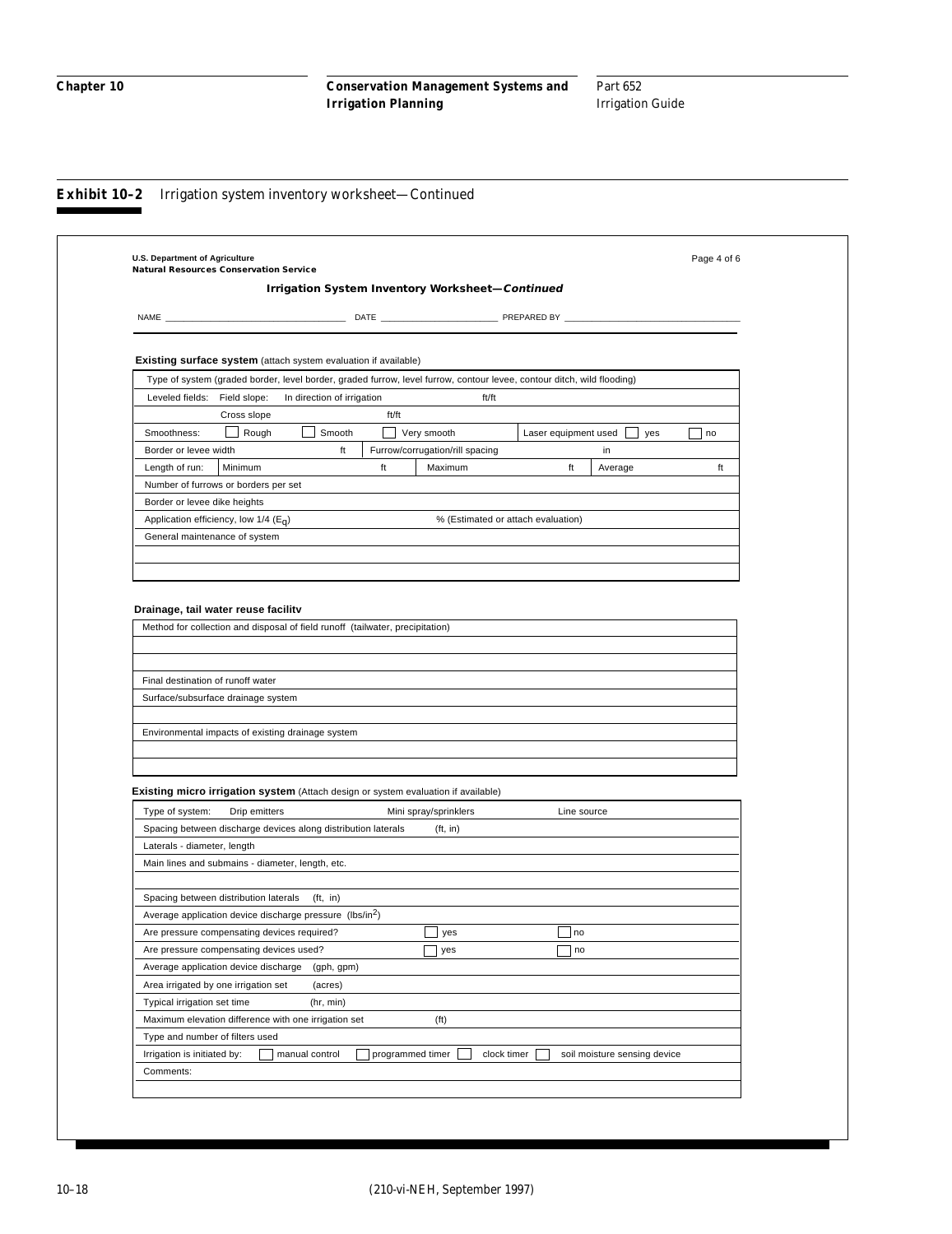|                             | <b>Natural Resources Conservation Service</b>                                                                                                                                          |            | Irrigation System Inventory Worksheet-Continued |                            |                     |                          |  |
|-----------------------------|----------------------------------------------------------------------------------------------------------------------------------------------------------------------------------------|------------|-------------------------------------------------|----------------------------|---------------------|--------------------------|--|
|                             |                                                                                                                                                                                        |            |                                                 |                            |                     |                          |  |
|                             |                                                                                                                                                                                        |            |                                                 |                            |                     |                          |  |
|                             | <b>Existing subsurface irrigation system</b>                                                                                                                                           |            |                                                 |                            |                     |                          |  |
|                             | Water table control type and number of system or segments                                                                                                                              |            |                                                 |                            |                     |                          |  |
|                             |                                                                                                                                                                                        |            |                                                 |                            |                     |                          |  |
|                             | Water table control devices                                                                                                                                                            | flashboard | float                                           |                            |                     |                          |  |
|                             | <b>Buried laterals</b><br>diameter                                                                                                                                                     | spacing    | depths                                          |                            |                     |                          |  |
|                             |                                                                                                                                                                                        |            |                                                 |                            |                     |                          |  |
|                             | Water table elevation(s): Existing                                                                                                                                                     |            | Planned                                         |                            |                     |                          |  |
|                             |                                                                                                                                                                                        |            |                                                 |                            |                     |                          |  |
|                             | Month                                                                                                                                                                                  |            | Elevation                                       |                            | Depth below surface |                          |  |
|                             |                                                                                                                                                                                        |            |                                                 |                            |                     |                          |  |
|                             |                                                                                                                                                                                        |            |                                                 |                            |                     |                          |  |
|                             |                                                                                                                                                                                        |            |                                                 |                            |                     |                          |  |
|                             |                                                                                                                                                                                        |            |                                                 |                            |                     |                          |  |
|                             |                                                                                                                                                                                        |            |                                                 |                            |                     |                          |  |
|                             |                                                                                                                                                                                        |            |                                                 |                            |                     |                          |  |
|                             |                                                                                                                                                                                        |            |                                                 |                            |                     |                          |  |
|                             |                                                                                                                                                                                        |            |                                                 |                            |                     |                          |  |
|                             | (Attach pump characteristic curves and/or pump system analysis if available)<br>Pump elevation above mean sea level (approx) (ft)<br>Pump type:   centrifulgal   turbine   submersible |            | Propeller                                       | axial flow                 |                     |                          |  |
| Make                        |                                                                                                                                                                                        |            |                                                 | Model                      |                     |                          |  |
|                             | Electric motor RPM                                                                                                                                                                     |            |                                                 | Engine operating RPM       |                     | ft or lb/in <sup>2</sup> |  |
|                             | Pump design discharge<br>Impeller size                                                                                                                                                 |            | gpm @<br>Impeller diameter                      |                            | Number of impellers |                          |  |
|                             | Pressure at outlet of pump or inlet to pipeline                                                                                                                                        |            |                                                 | lb/in <sup>2</sup><br>date |                     |                          |  |
| Discharge                   |                                                                                                                                                                                        | gpm        | How measured                                    |                            | date                |                          |  |
|                             | Valves, fittings                                                                                                                                                                       |            |                                                 |                            |                     |                          |  |
|                             |                                                                                                                                                                                        |            |                                                 |                            |                     |                          |  |
|                             |                                                                                                                                                                                        |            |                                                 |                            |                     |                          |  |
|                             |                                                                                                                                                                                        |            |                                                 |                            |                     |                          |  |
| Rated HP                    | at RPM                                                                                                                                                                                 |            |                                                 |                            |                     |                          |  |
|                             | Gear or belt drive mechanism                                                                                                                                                           |            |                                                 |                            |                     |                          |  |
|                             | Type (direct, gear, belt)                                                                                                                                                              |            |                                                 | RPM at pump                |                     |                          |  |
|                             | Energy (A pump evaluation is required to get this data)                                                                                                                                |            |                                                 |                            |                     |                          |  |
| Power unit<br>RPM at driver | Energy input (from evaluation) (KW) (gal/hr) (mcf)                                                                                                                                     |            |                                                 |                            |                     |                          |  |
|                             | Pumping plant efficiency (from evaluation) (                                                                                                                                           |            | %)                                              |                            |                     |                          |  |
|                             | Energy cost per acre foot (from evaluation)                                                                                                                                            |            |                                                 |                            |                     |                          |  |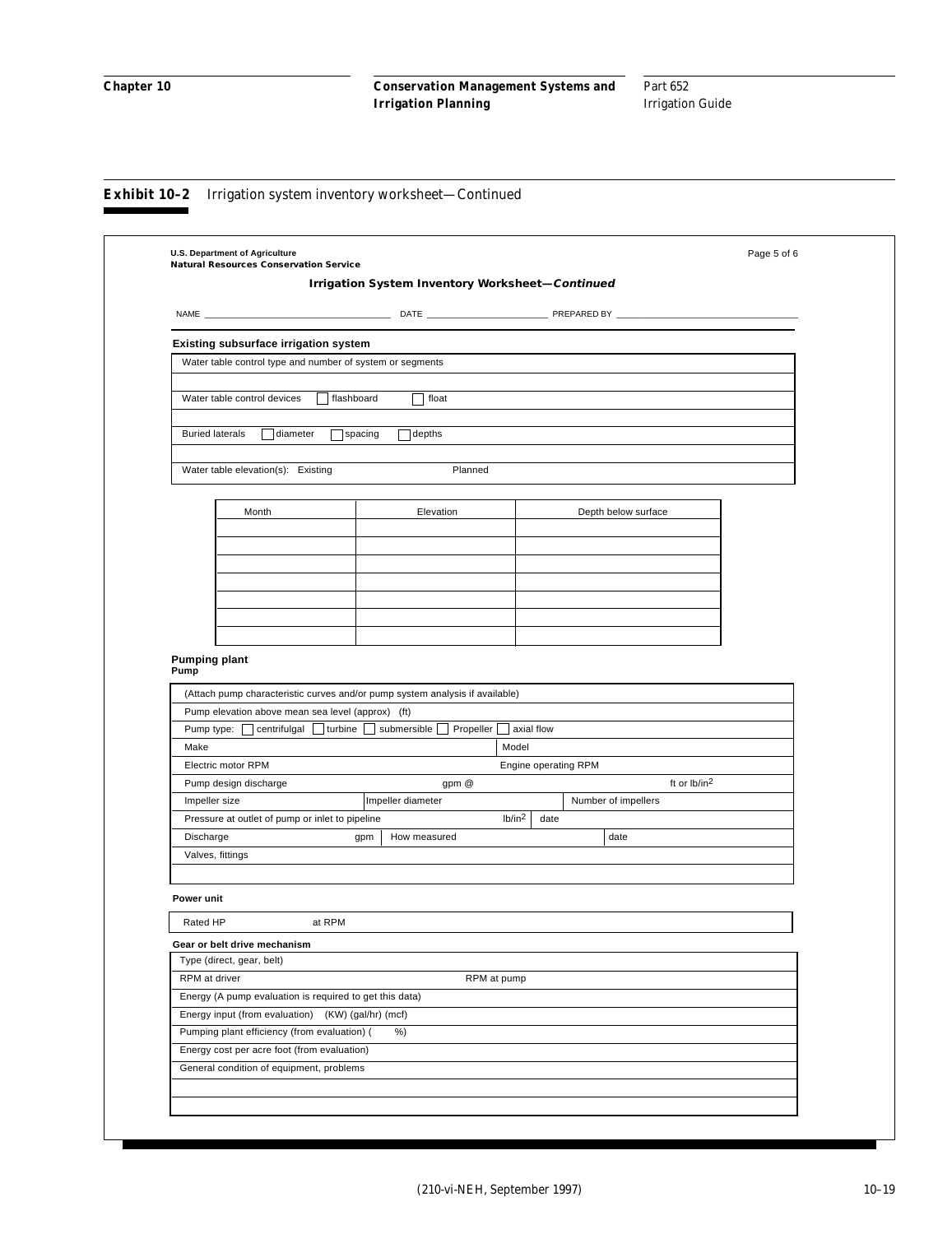| <b>Natural Resources Conservation Service</b>         |                                                 |                                                                                                                                        |  |
|-------------------------------------------------------|-------------------------------------------------|----------------------------------------------------------------------------------------------------------------------------------------|--|
|                                                       | Irrigation System Inventory Worksheet-Continued |                                                                                                                                        |  |
|                                                       |                                                 |                                                                                                                                        |  |
| <b>Irrigation management</b>                          |                                                 |                                                                                                                                        |  |
|                                                       |                                                 |                                                                                                                                        |  |
| Irrigation scheduling method(s)                       |                                                 |                                                                                                                                        |  |
| Typical number of irrigations per season              |                                                 |                                                                                                                                        |  |
| Typical time between irrigations                      |                                                 |                                                                                                                                        |  |
| Set times or time per revolution                      |                                                 |                                                                                                                                        |  |
| Method of determining soil moisture                   |                                                 |                                                                                                                                        |  |
| Typical water application per (set, revolution, pass) |                                                 |                                                                                                                                        |  |
| Source, availability and skill of irrigation labor    |                                                 |                                                                                                                                        |  |
|                                                       |                                                 |                                                                                                                                        |  |
|                                                       |                                                 |                                                                                                                                        |  |
|                                                       |                                                 |                                                                                                                                        |  |
|                                                       |                                                 | Comments about management of the existing system and reasons for improvement. What are the objectives of the irrigation decisionmaker? |  |
| What management level is planned?                     |                                                 |                                                                                                                                        |  |
|                                                       |                                                 |                                                                                                                                        |  |
|                                                       |                                                 |                                                                                                                                        |  |
|                                                       |                                                 |                                                                                                                                        |  |
|                                                       |                                                 |                                                                                                                                        |  |
|                                                       |                                                 |                                                                                                                                        |  |
| Other observations and comments                       |                                                 |                                                                                                                                        |  |
|                                                       |                                                 |                                                                                                                                        |  |
|                                                       |                                                 |                                                                                                                                        |  |
|                                                       |                                                 |                                                                                                                                        |  |
|                                                       |                                                 |                                                                                                                                        |  |
|                                                       |                                                 |                                                                                                                                        |  |
|                                                       |                                                 |                                                                                                                                        |  |
|                                                       |                                                 |                                                                                                                                        |  |
|                                                       |                                                 |                                                                                                                                        |  |
|                                                       |                                                 |                                                                                                                                        |  |
|                                                       |                                                 |                                                                                                                                        |  |
|                                                       |                                                 |                                                                                                                                        |  |
|                                                       |                                                 |                                                                                                                                        |  |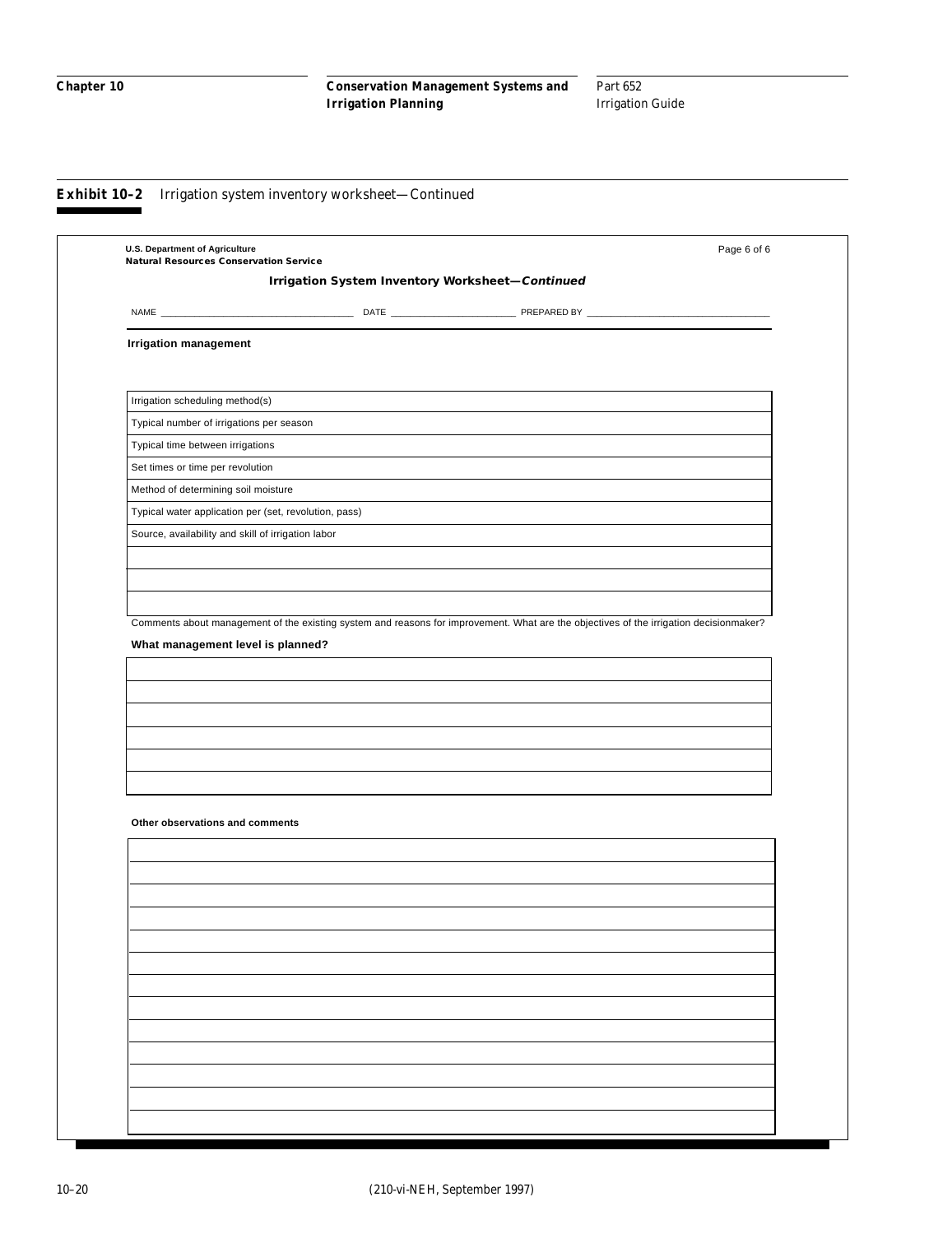#### **Exhibit 10–3** Irrigation planning worksheet

|                                                                         |                 |                                |                                               |                       | <b>Irrigation Planning Worksheet</b> |                              |                                               |                          |
|-------------------------------------------------------------------------|-----------------|--------------------------------|-----------------------------------------------|-----------------------|--------------------------------------|------------------------------|-----------------------------------------------|--------------------------|
|                                                                         |                 |                                |                                               |                       |                                      |                              |                                               |                          |
|                                                                         |                 |                                |                                               |                       |                                      |                              |                                               |                          |
|                                                                         |                 |                                |                                               |                       |                                      |                              |                                               |                          |
| ASSISTED BY THE RESISTED BY THE RESISTED BY A RESISTED BY A RESISTED BY |                 |                                |                                               |                       |                                      |                              |                                               |                          |
| Soil-Data for limiting soil                                             |                 |                                |                                               |                       |                                      |                              |                                               |                          |
| Soil series                                                             | Percent         |                                |                                               | <b>Cumulative AWC</b> |                                      |                              | Depth to                                      | Intake                   |
|                                                                         | of area<br>(% ) | 1 ft<br>(in)                   | 2 ft<br>(in)                                  |                       | 3 ft<br>(in)                         | 4 ft<br>5 ft<br>(in)<br>(in) | restrictive<br>layer <sup>1</sup>             | fam., grp.<br>max. rate  |
|                                                                         |                 |                                |                                               |                       |                                      |                              |                                               |                          |
|                                                                         |                 |                                |                                               |                       |                                      |                              |                                               |                          |
|                                                                         |                 |                                |                                               |                       |                                      |                              |                                               |                          |
| Crop                                                                    |                 | root zone<br>(f <sup>t</sup> ) | <b>AWC</b><br>(in)                            | percent<br>(in)       | (in/d)                               | (days)                       | crop ET<br>(in/d)                             | frequency<br>(days)      |
|                                                                         |                 |                                |                                               |                       |                                      |                              |                                               |                          |
|                                                                         |                 |                                |                                               |                       |                                      |                              |                                               |                          |
| Minimum system flow requirement for irrigation system                   |                 |                                |                                               |                       |                                      |                              |                                               |                          |
| System description                                                      |                 | Net                            | Depth of irrigation application<br>Efficiency | Gross                 | Peak daily<br>crop ET                | Max. irrig.<br>frequency     | Minimum system flow requirement<br>total flow |                          |
|                                                                         |                 | $(F_n)$ (in)                   | (% )                                          | $(F_g)$ (in)          | (in/d)                               | (days)                       | (gpm)                                         | $(\text{ft}^3/\text{s})$ |
|                                                                         |                 |                                |                                               |                       |                                      |                              |                                               |                          |
|                                                                         |                 |                                |                                               |                       |                                      |                              |                                               |                          |
|                                                                         |                 |                                |                                               |                       |                                      |                              |                                               |                          |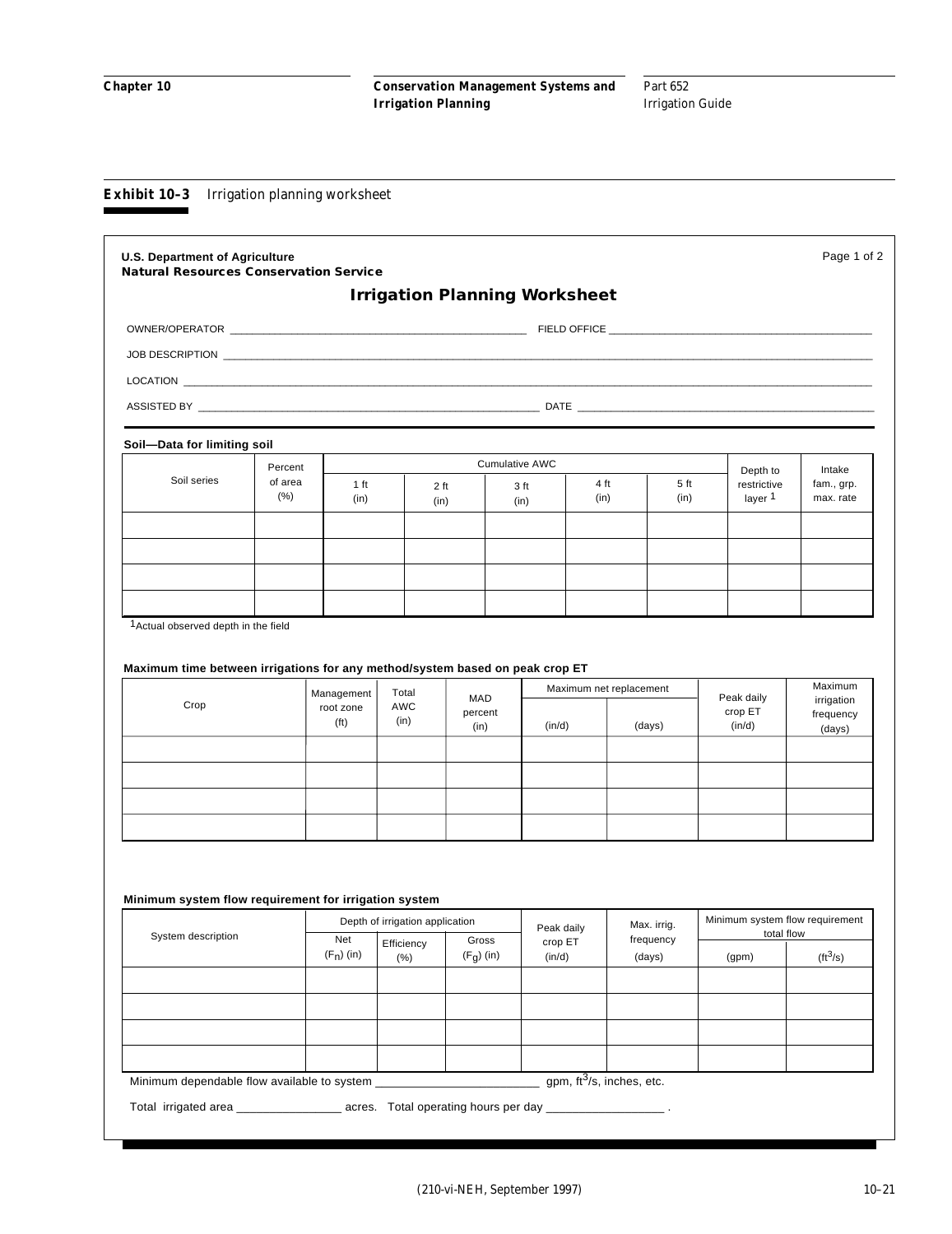#### **Exhibit 10–3** Irrigation planning worksheet—Continued

|                                                                                                                                                   | <b>Irrigation Planning Worksheet-Continued</b> |                    |           |                    |                                                   |                    |                     |                    |           |
|---------------------------------------------------------------------------------------------------------------------------------------------------|------------------------------------------------|--------------------|-----------|--------------------|---------------------------------------------------|--------------------|---------------------|--------------------|-----------|
|                                                                                                                                                   |                                                |                    |           |                    |                                                   |                    |                     |                    |           |
|                                                                                                                                                   |                                                |                    |           |                    |                                                   |                    |                     |                    |           |
|                                                                                                                                                   |                                                |                    |           |                    |                                                   |                    |                     |                    |           |
| Weighted monthly crop evapotranspiration                                                                                                          |                                                |                    |           |                    |                                                   |                    |                     |                    |           |
| The following process is used where more than one one crop is grown under the same irrigation system; i.e., several fields, farm group, district. |                                                |                    |           |                    |                                                   |                    |                     |                    |           |
|                                                                                                                                                   |                                                |                    |           |                    | Monthly crop evapotranspiration - ET <sub>C</sub> |                    |                     |                    |           |
| Crop                                                                                                                                              | Acres<br>(ac)                                  | Depth <sup>1</sup> | Volume 2  | Depth <sup>1</sup> | Volume 2                                          | Depth <sup>1</sup> | Volume <sup>2</sup> | Depth <sup>1</sup> | Volume 2  |
|                                                                                                                                                   |                                                | (in)               | $(ac-in)$ | (in)               | $(ac-in)$                                         | (in)               | $(ac-in)$           | (in)               | $(ac-in)$ |
|                                                                                                                                                   |                                                |                    |           |                    |                                                   |                    |                     |                    |           |
|                                                                                                                                                   |                                                |                    |           |                    |                                                   |                    |                     |                    |           |
|                                                                                                                                                   |                                                |                    |           |                    |                                                   |                    |                     |                    |           |
|                                                                                                                                                   |                                                |                    |           |                    |                                                   |                    |                     |                    |           |
|                                                                                                                                                   |                                                |                    |           |                    |                                                   |                    |                     |                    |           |
|                                                                                                                                                   |                                                |                    |           |                    |                                                   |                    |                     |                    |           |
|                                                                                                                                                   |                                                |                    |           |                    |                                                   |                    |                     |                    |           |
|                                                                                                                                                   |                                                |                    |           |                    |                                                   |                    |                     |                    |           |
|                                                                                                                                                   |                                                |                    |           |                    |                                                   |                    |                     |                    |           |

#### **Computed peak daily crop evapotranspiration <sup>4</sup>**

| Net irrigation<br>depth applied<br>$(f_n)$ (in) | Highest weighted<br>monthly average<br>crop ET<br>(in) | Peak period<br>average daily<br>crop ET<br>(in) |
|-------------------------------------------------|--------------------------------------------------------|-------------------------------------------------|
|                                                 |                                                        |                                                 |

1 Calculated monthly crop ET, inches.

2 Calculated volume of water needed monthly crop  $ET = ac \times ET_C =$ \_\_\_\_\_\_\_\_\_\_\_\_\_\_\_\_\_\_\_\_\_\_ acre-inches.

3 Calculated weighted monthly crop ET = Total Volume/ Total Area = \_\_\_\_\_\_\_\_\_\_\_\_\_ inches.

4 Determined from table 2-55, Part 623, Chapter 2, Irrigation Water Requirements, or from formula:

 $ET_d = 0.034 ET_m$ <sup>1.09</sup>  $F_n$ <sup>-0.09</sup>,

Where:  $ET_d$  = average daily peak crop ET

 $ET_m$  = average crop ET for peak month

 $F_n$  = net depth of water application per irrigation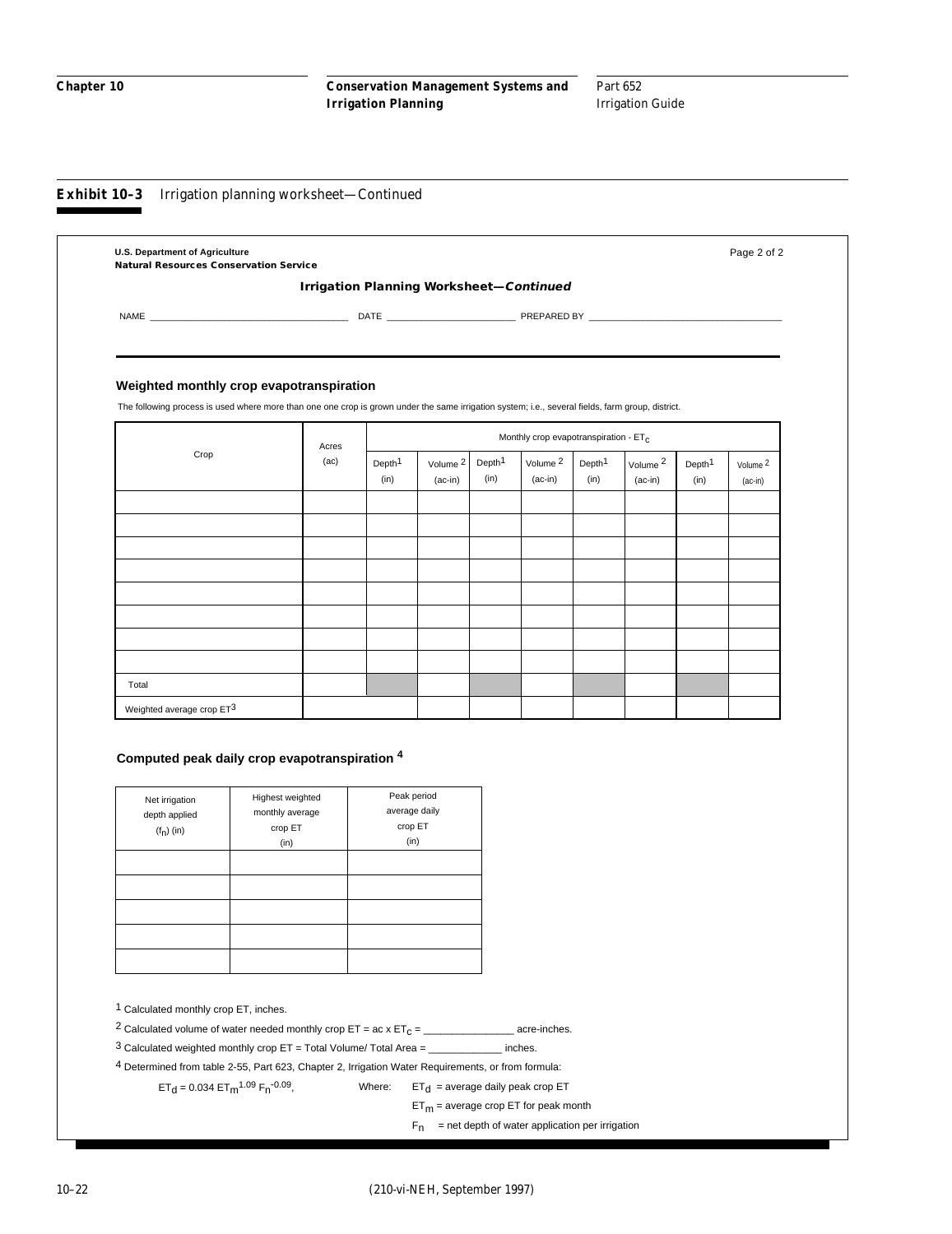Part 652 Irrigation Guide

#### **Exhibit 10–4** Irrigation plan map

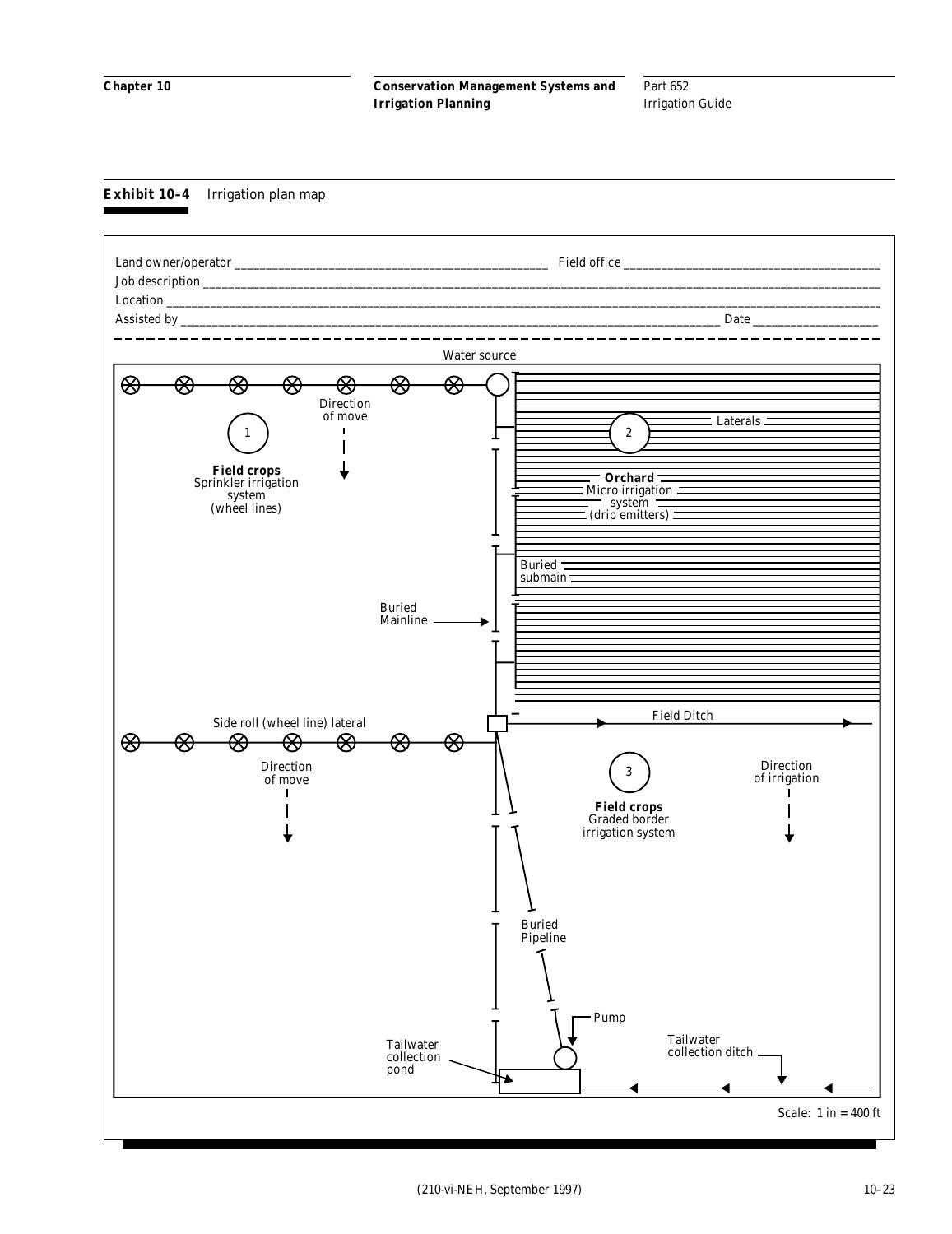#### **Exhibit 10-5** Irrigation water management plan for sprinkler irrigation system

| U.S. Department of Agriculture<br><b>Natural Resources Conservation Service</b> |                      |             |             |             | Page 1 of 3                                  |
|---------------------------------------------------------------------------------|----------------------|-------------|-------------|-------------|----------------------------------------------|
| <b>Irrigation Water Management Plan-Sprinkler Irrigation System</b>             |                      |             |             |             |                                              |
| J.P. Farmer<br>DATE<br><b>NAME</b>                                              | 12/14/94             |             | PREPARED BY |             | Joe Technician                               |
| Lower Power<br><b>DISTRICT</b>                                                  | $\sim$ COUNTY $\sim$ | Eagle Point |             |             | ENGR JOB CLASS                               |
| <b>Resource inventory</b>                                                       |                      |             |             |             |                                              |
| <b>Crop information</b>                                                         |                      |             |             |             |                                              |
| Field number(s)                                                                 |                      |             |             |             | #1                                           |
| Crop irrigated                                                                  |                      |             |             |             | <b>Pasture Grass</b>                         |
| Acres Irrigated (acres)                                                         |                      |             |             |             | 30 ac                                        |
| Normal rooting depth (feet, inches)                                             |                      |             |             |             | 30 in                                        |
| Management allowable depletion (MAD) (percent, inches)                          |                      |             |             |             | 50%                                          |
| Peak daily crop requirements (ac-in/day)                                        |                      |             |             |             | 0.22 ac-in/da                                |
| Average annual net irrigation requirements (ac-in/year)                         |                      |             |             |             | 22 ac-in/yr                                  |
| <b>Soil Information</b>                                                         |                      |             |             |             |                                              |
| Soils series and surface texture                                                |                      |             |             |             | Jackson Silt Loam- 33A (0-1% slope)          |
| Capability class                                                                |                      |             |             |             | II (irrigated)                               |
| Allowable soil loss (T=tons per-acre per year)                                  |                      |             |             |             | $T = 5$                                      |
| Wind Erodibility Group (WEG)                                                    |                      |             |             |             | $WEG = 4$                                    |
| Actual on-site (observed and measured) average root zone depth                  |                      |             |             |             | 48 in                                        |
| Total available water capacity (AWC) of soil plant root zone                    |                      |             |             |             | 9.6 in                                       |
| Soil intake (Maximum application rate for sprinkler system)                     |                      |             |             |             | $0.35$ in/hr                                 |
| Available water capacity (AWC) for crop rooting depth:                          | Depth                |             | <b>AWC</b>  |             |                                              |
|                                                                                 |                      | (inches)    |             | (inch/inch) | (total inches)                               |
|                                                                                 |                      | $0 - 24$    |             | 0.20        | 4.8                                          |
|                                                                                 |                      |             |             |             |                                              |
| Irrigation system management information                                        |                      |             |             |             |                                              |
| Irrigation system                                                               |                      |             |             |             | Periodic move side roll wheel line sprinkler |
| Source of water                                                                 |                      |             |             |             | well                                         |
| Delivery schedule                                                               |                      |             |             |             | continuous                                   |
| Estimated overall irrigation efficiency                                         |                      |             |             |             | 60%                                          |
| Management allowable depletion for pasture                                      |                      |             |             |             | 50%                                          |
| Irrigation set time to apply full irrigation and replace full MAD               |                      |             |             |             | 11.5 hours                                   |
| Gross application                                                               |                      |             |             |             | 4.0 inches                                   |
| Net application                                                                 |                      |             |             |             | 2.4 inches                                   |
| Actual gross sprinkler application rate                                         |                      |             |             |             | $0.35$ in/hr                                 |
| Irrigation system flow capacity requirement for full time irrigation, Q (gpm)   |                      |             |             |             | 216 gpm                                      |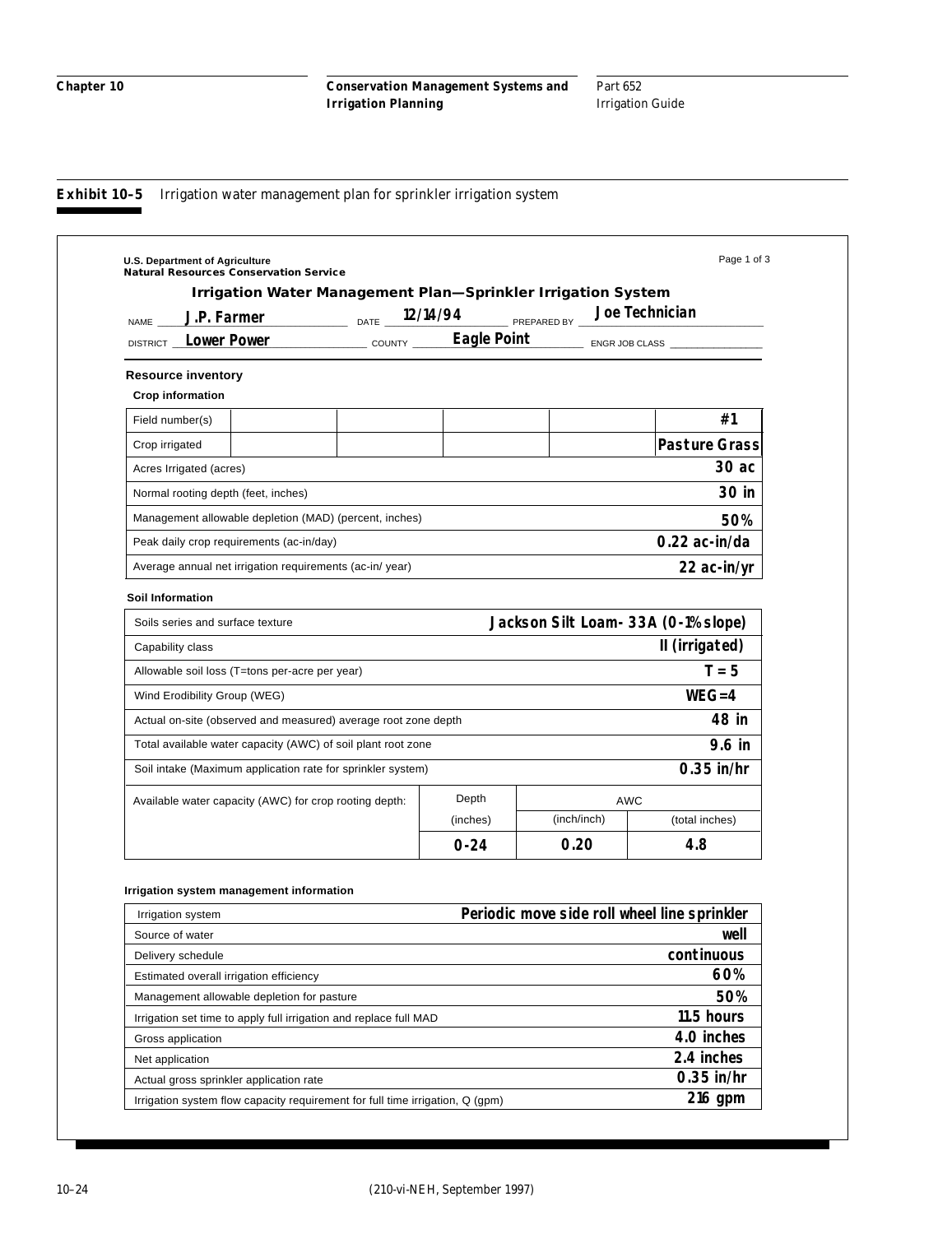#### **Exhibit 10–5** Irrigation water management plan for sprinkler irrigation system—Continued

|                                          | Irrigation Water Management Plan- Sprinkler Irrigation System-Continued |               |             |                      |
|------------------------------------------|-------------------------------------------------------------------------|---------------|-------------|----------------------|
| J.P. Farmer<br><b>NAME</b>               |                                                                         | DATE 12/14/94 | PREPARED BY | Joe Technician       |
| <b>Irrigation scheduling Information</b> |                                                                         |               |             |                      |
|                                          | Monthly net <sup>1</sup>                                                | Crop evapo-   | Irrigation  | Average <sup>2</sup> |
| Month                                    | irrigation                                                              | transpiration | frequency   | number of            |
|                                          | requirement                                                             | use rate      | needed      | Irrigations          |
|                                          | (inches)                                                                | (in/day)      | (days)      | needed               |
| April                                    | 1.0                                                                     | 0.03          | 30          | $\Omega$             |
| May                                      | 2.8                                                                     | 0.09          | 26          |                      |
| June                                     | 4.0                                                                     | 0.13          | 18          | $\overline{2}$       |
| July                                     | 6.5                                                                     | 0.21          | 11          | 3                    |
| August                                   | 5.0                                                                     | 0.16          | 15          | 2                    |
| September                                | 2.1                                                                     | 0.07          | 30          |                      |
| October                                  | 0.5                                                                     | 0.03          | 30          | 0                    |
| Total                                    | 21.9                                                                    |               |             | 9                    |

depletion. If soil moisture depletion is less than 50% wait for a few days and check it again.

Warmer than "average" months will typically require additional irrigation water; cooler than "average months will typically require less irrigation water; months with more than "average" effective rainfall will typically require less irrigation water.

Only operate the system when needed to furnish water for crop needs. The preceding irrigation schedule can be used as a guide to determine when to irrigate. It is a guide only for average month and year conditions. Optimizing use of rainfall to reduce unnecessary irrigations during the growing season is a good management practice. In semi-humid and humid areas, it is recommended to not replace 100 percent of the soil moisture depletion each irrigation. Leave room in the plant root zone for containing water infiltration from rainfall events. This will vary with location, frequency, and amount of rainfall occurring during the growing season. It should be approximately 0.5 to 1.0 inches.

Maintaining to a higher soil moisture level (MAD) typically does not require more irrigation water for the season, just more frequent smaller irrigations. This is especially true with crops such as root vegetables, potatoes, onions, garlic, mint, and sweet corn.

The attached chart for evaluating soil moisture by the feel and appearance method can be used to help determine when to irrigate. Other common methods to monitor crop water use and soil moisture include: plant signs (crop critical moisture stress periods), atmometer, evaporation pan (applying appropriate factors), tensiometers, electrical resistance blocks (moisture blocks), and crop water stress index (CWSI gm).

NRCS (SCS) - SCHEDULER computer software is available to provide calculations of daily crop evapotranspiration when used with local daily weather station values. On-site rainfall data is necessary to determine effective rainfall, whereas local weather station rainfall data is not sufficiently accurate due to spatial variability. Current rainfall and soil moisture data can be input manually or electronically to assist in predicting when irrigation is needed.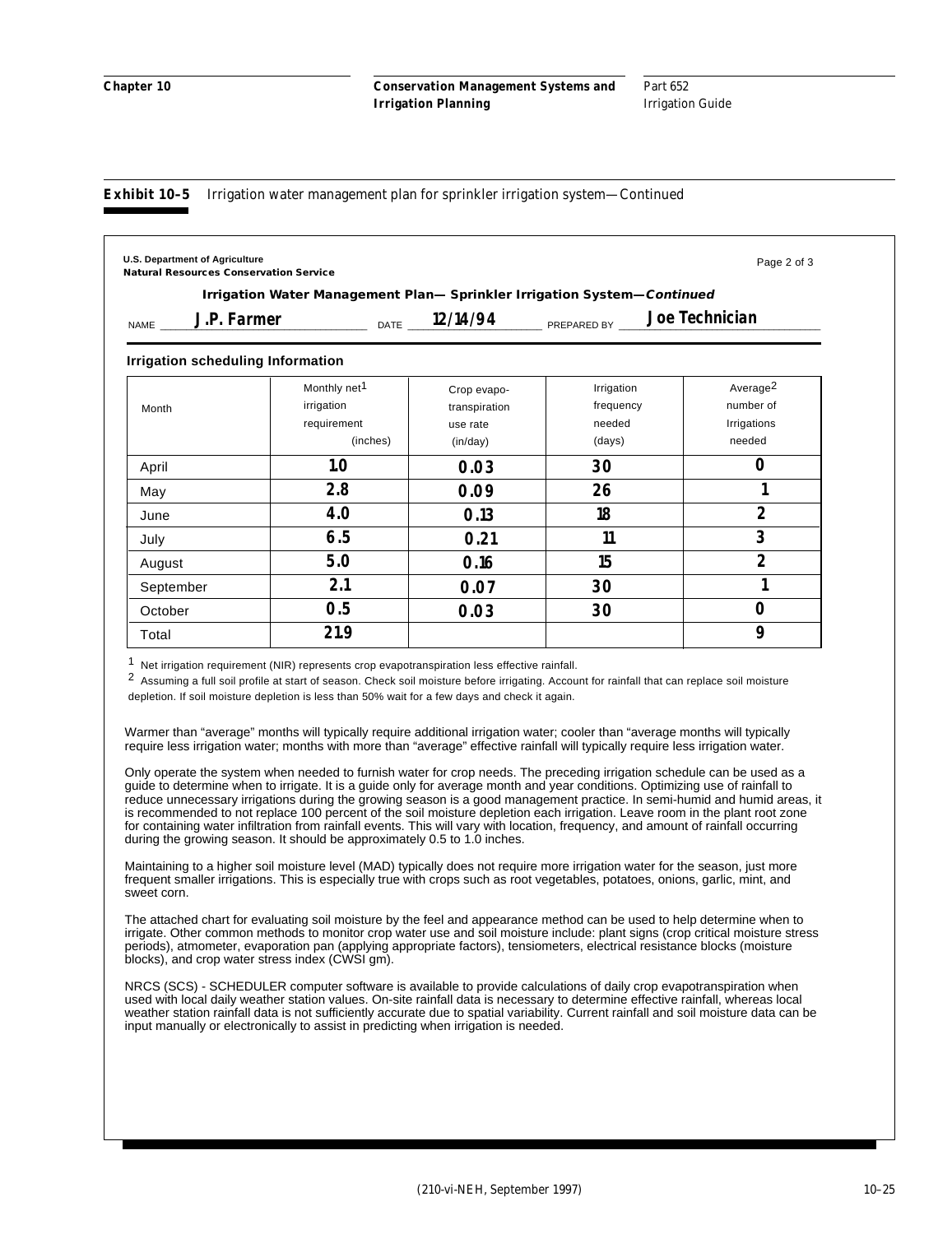**Exhibit 10–5** Irrigation water management plan for sprinkler irrigation system—Continued

|                                                                        | U.S. Department of Agriculture<br><b>Natural Resources Conservation Service</b>                                                                                                                                                                   |  |  |                                                                            | Page 3 of 3                                                                                                                                                                                                                                                                                                                                                                                                                                                                                                                                                                                                                                                                                           |  |  |
|------------------------------------------------------------------------|---------------------------------------------------------------------------------------------------------------------------------------------------------------------------------------------------------------------------------------------------|--|--|----------------------------------------------------------------------------|-------------------------------------------------------------------------------------------------------------------------------------------------------------------------------------------------------------------------------------------------------------------------------------------------------------------------------------------------------------------------------------------------------------------------------------------------------------------------------------------------------------------------------------------------------------------------------------------------------------------------------------------------------------------------------------------------------|--|--|
| Irrigation Water Management Plan-Sprinkler Irrigation System-Continued |                                                                                                                                                                                                                                                   |  |  |                                                                            |                                                                                                                                                                                                                                                                                                                                                                                                                                                                                                                                                                                                                                                                                                       |  |  |
| NAME                                                                   |                                                                                                                                                                                                                                                   |  |  | J.P. Farmer _____ DATE _____ 12/14/94 ____ PREPARED BY ____ Joe Technician |                                                                                                                                                                                                                                                                                                                                                                                                                                                                                                                                                                                                                                                                                                       |  |  |
|                                                                        | assured and usually increased by developing and carrying out a good operation and maintenance program.                                                                                                                                            |  |  |                                                                            | A properly operated, maintained, and managed sprinkle irrigation system is an asset to your farm. Your system<br>was designed and installed to apply irrigation water to meet the needs of the crop without causing erosion, runoff,<br>and losses to deep percolation. The estimated life span of your system is 15 years. The life of the system can be                                                                                                                                                                                                                                                                                                                                             |  |  |
|                                                                        |                                                                                                                                                                                                                                                   |  |  |                                                                            | Pollution hazards to ground and surface water can be minimized when good irrigation water management practices<br>are followed. Losses of irrigation water to deep percolation and runoff should be minimized. Deep percolation and<br>runoff from irrigation can carry nutrients and pesticides into ground and surface water. Avoiding spills from agricul-<br>tural chemicals, fuels, and lubricants. will also minimize potential pollution hazards to ground and surface water.                                                                                                                                                                                                                  |  |  |
|                                                                        | plan should be developed.                                                                                                                                                                                                                         |  |  |                                                                            | Leaching for salinity control may be required if electrical conductivity of the irrigation water or soil water exceeds<br>plant tolerance for your yield and quality objectives. If this condition exists on your field(s), a salinity management                                                                                                                                                                                                                                                                                                                                                                                                                                                     |  |  |
|                                                                        | nance plan (see irrigation system map for layout):                                                                                                                                                                                                |  |  |                                                                            | The following are system design information and recommendations to help you develop an operation and mainte-                                                                                                                                                                                                                                                                                                                                                                                                                                                                                                                                                                                          |  |  |
| $\bullet$<br>$\bullet$<br>$\bullet$                                    | average operating pressure = $-38$ Ib/in <sup>2</sup> (use a pressure gage to check operating pressure)<br>nozzle size = $13/64$ inch (use shank end of high speed drill bit to check nozzle wear)<br>average sprinkler head discharge $-7.2$ gpm |  |  |                                                                            |                                                                                                                                                                                                                                                                                                                                                                                                                                                                                                                                                                                                                                                                                                       |  |  |
| $\bullet$                                                              | sprinkler head rotation speed should be 1 - 2 revolutions per minute                                                                                                                                                                              |  |  |                                                                            |                                                                                                                                                                                                                                                                                                                                                                                                                                                                                                                                                                                                                                                                                                       |  |  |
| $\bullet$                                                              | sprinkler head spacing on lateral = $\underline{\hspace{1cm}}$ 40 ft; outlet valve spacing on main line $\underline{\hspace{1cm}}$ 50 ft                                                                                                          |  |  |                                                                            |                                                                                                                                                                                                                                                                                                                                                                                                                                                                                                                                                                                                                                                                                                       |  |  |
| $\bullet$                                                              | lateral, number(s) 2, 1,280 ft, 4 inch diameter side roll wheel line                                                                                                                                                                              |  |  |                                                                            |                                                                                                                                                                                                                                                                                                                                                                                                                                                                                                                                                                                                                                                                                                       |  |  |
| $\bullet$                                                              | main line = $\frac{2.600}{+}$ ft $\frac{6}{-}$ inch diameter, type $\frac{PVC}{-}$ , class $\frac{160 \text{ lb/in}^2}{-}$                                                                                                                        |  |  |                                                                            |                                                                                                                                                                                                                                                                                                                                                                                                                                                                                                                                                                                                                                                                                                       |  |  |
|                                                                        | pump = $30$ hp electric, $475$ gpm @ $175$ ft Total Dynamic Head (TDH)                                                                                                                                                                            |  |  |                                                                            |                                                                                                                                                                                                                                                                                                                                                                                                                                                                                                                                                                                                                                                                                                       |  |  |
|                                                                        | water flow necessary for efficient pump operation.                                                                                                                                                                                                |  |  |                                                                            | Make sure that all measuring devices, valves, sprinkler heads, surface pipeline, and other mechanical parts of the<br>system are checked periodically and worn or damaged parts are replaced as needed. Always replace a worn or<br>improperly functioning nozzle with design size and type. Sprinkler heads operate efficiently and provide uniform<br>application when they are plumb, in good operating condition, and operate at planned pressure. Maintain all<br>pumps, piping, valves, electrical and mechanical equipment in accordance with manufacturer recommendations.<br>Check and clean screens and filters as necessary to prevent unnecessary hydraulic friction loss and to maintain |  |  |
|                                                                        |                                                                                                                                                                                                                                                   |  |  |                                                                            | Protect pumping plant and all associated electrical and mechanical controls from damage by livestock, rodents,<br>insects, heat, water, lightning, sudden power failure, and sudden water source loss. Provide and maintain good<br>surface drainage to prevent water pounding around pump and electrical equipment. Assure all electrical/gas fittings<br>are secure and safe. Always replace worn or excessively weathered electric cables and wires and gas tubing and<br>fittings when first noticed. Check periodically for undesirable stray currents and leaks. Display appropriate bilingual                                                                                                  |  |  |

If you need help developing your operation and maintenance plan, contact your local USDA Natural Resources Conservation Service office for assistance.

operating instructions and warning signs as necessary. During non-seasonal use, drain pipelines and valves,

secure and protect all movable equipment (i.e. wheel lines).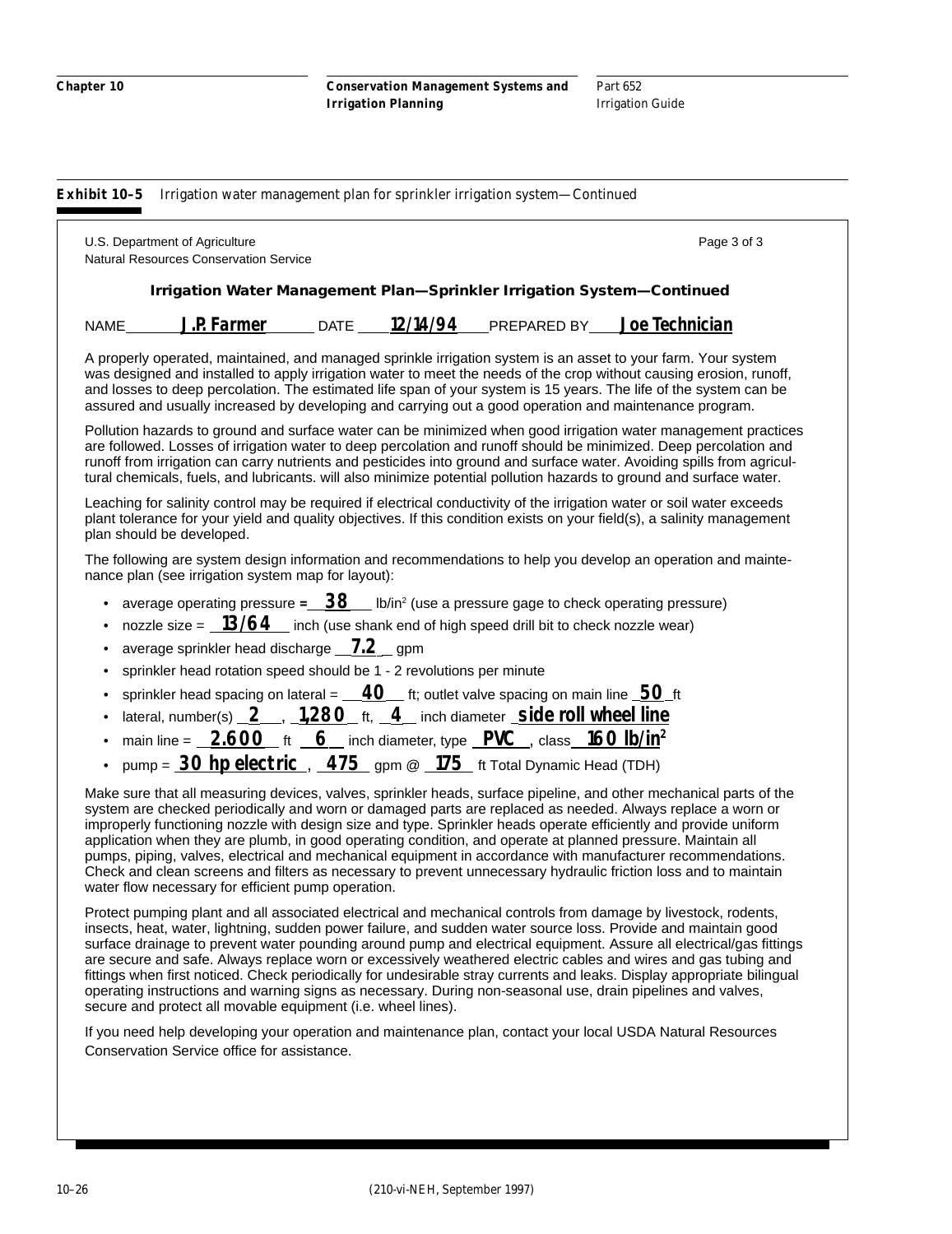Part 652 Irrigation Guide

#### **Exhibit 10-6** Guide for estimating soil moisture conditions using feel and appearance method

| Available<br>soil<br>moisture  | Coarse<br>fine sand<br>loamy fine sand                                                                                                                                       | - - - Texture -<br>Mod coarse<br>sandy loam<br>fine sandy loam<br>- - - - - - - Available water capacity (in/ft) -                                                | Medium<br>sandy clay loam<br>loam, silt loam                                                                                                                    | Fine<br>clay loam<br>silty clay loam                                                                                                                          |
|--------------------------------|------------------------------------------------------------------------------------------------------------------------------------------------------------------------------|-------------------------------------------------------------------------------------------------------------------------------------------------------------------|-----------------------------------------------------------------------------------------------------------------------------------------------------------------|---------------------------------------------------------------------------------------------------------------------------------------------------------------|
| $(\%)$                         | $0.6 - 1.2$                                                                                                                                                                  | $1.3 - 1.7$                                                                                                                                                       | $1.5 - 2.1$                                                                                                                                                     | $1.6 - 2.4$                                                                                                                                                   |
| $0 - 25$                       | Dry, loose, will hold<br>together if not dis-<br>turbed; loose sand<br>grains on fingers.                                                                                    | Dry, forms a very<br>weak ball 1/, aggre-<br>gated soil grains break<br>away easily from ball.                                                                    | Dry, soil aggregations<br>break away easily, no<br>moisture straining on<br>fingers, clods crumble<br>with applied pressure.                                    | Dry, soil aggregations<br>easily separate, clods<br>are hard to crumble<br>with applied pressure.                                                             |
| $25 - 50$                      | Slightly moist, forms<br>a very weak ball with<br>well defined finger<br>marks, light coating<br>of loose and aggre-<br>gated sand grains<br>remain on fingers.              | Slightly moist, forms a<br>weak ball with defined<br>finger marks, darkened<br>color, no water<br>staining on fingers.                                            | Slightly moist, forms a<br>weak ball with rough<br>surfaces, no water<br>staining on fingers<br>few aggregated soil<br>grains break away.                       | Slightly moist, forms a<br>weak ball, very few soil<br>aggregations break<br>away, no water stains<br>clods flatten with ap-<br>plied pressure.               |
| $50 - 75$                      | Moist, forms a weak<br>ball with loose and ag-<br>gregated sand grains<br>remain on fingers,<br>darkened color, heavy<br>water staining on fin-<br>gers, will not ribbon 2/. | Moist, forms a ball<br>with defined finger<br>marks, very light soil-<br>water staining on fin-<br>gers, darkened color,<br>will not slick.                       | Moist, forms a ball,<br>very light water stain-<br>ing on fingers, dark-<br>ened color, pliable,<br>forms a weak ribbon<br>between thumb and<br>forefinger.     | Moist, forms a smooth<br>ball with defined finger<br>marks, light soil water<br>staining on fingers,<br>ribbons between thumb<br>and forefinger.              |
| $75 - 100$                     | Wet, forms a weak<br>ball, loose and aggre-<br>gated sand grains<br>remain on fingers,<br>darkened color, heavy<br>water staining on fin-<br>gers, will not ribbon.          | Wet, forms a ball with<br>wet outline left on<br>hand, light to medium<br>water staining on fin-<br>gers, makes a weak<br>ribbon between thumb<br>and forefinger. | Wet, forms a ball with<br>well defined finger<br>marks, light to heavy<br>soil water coating on<br>fingers, ribbons<br>between thumb and<br>forefinger.         | Wet, forms a ball,<br>uneven medium to<br>heavy soil water<br>coating on fingers<br>ribbons easily<br>between thumb and<br>forefinger.                        |
| <b>Field capacity</b><br>(100) | Wet, forms a weak<br>ball, light to heavy<br>soil-water coating on<br>fingers, wet outline<br>of soft ball remains<br>on hand                                                | Wet, forms a soft ball,<br>free water appears<br>briefly on soil surface<br>after squeezing or<br>shaking medium to<br>heavy soil water coat-<br>ing on fingers.  | Wet, forms a soft ball,<br>free water appears<br>briefly on soil surface<br>after squeezing or<br>shaking, medium to<br>heavy soil water<br>coating on fingers. | Wet, forms a soft ball<br>free water appears on<br>soil surface after<br>squeezing or shaking<br>thick soil water coating<br>on fingers, slick and<br>sticky. |

1/ Ball is formed by squeezing a hand full of soil very firmly with one hand.

2/ Ribbon is formed when the soil is squeezed out of the hand between thumb and forefinger.